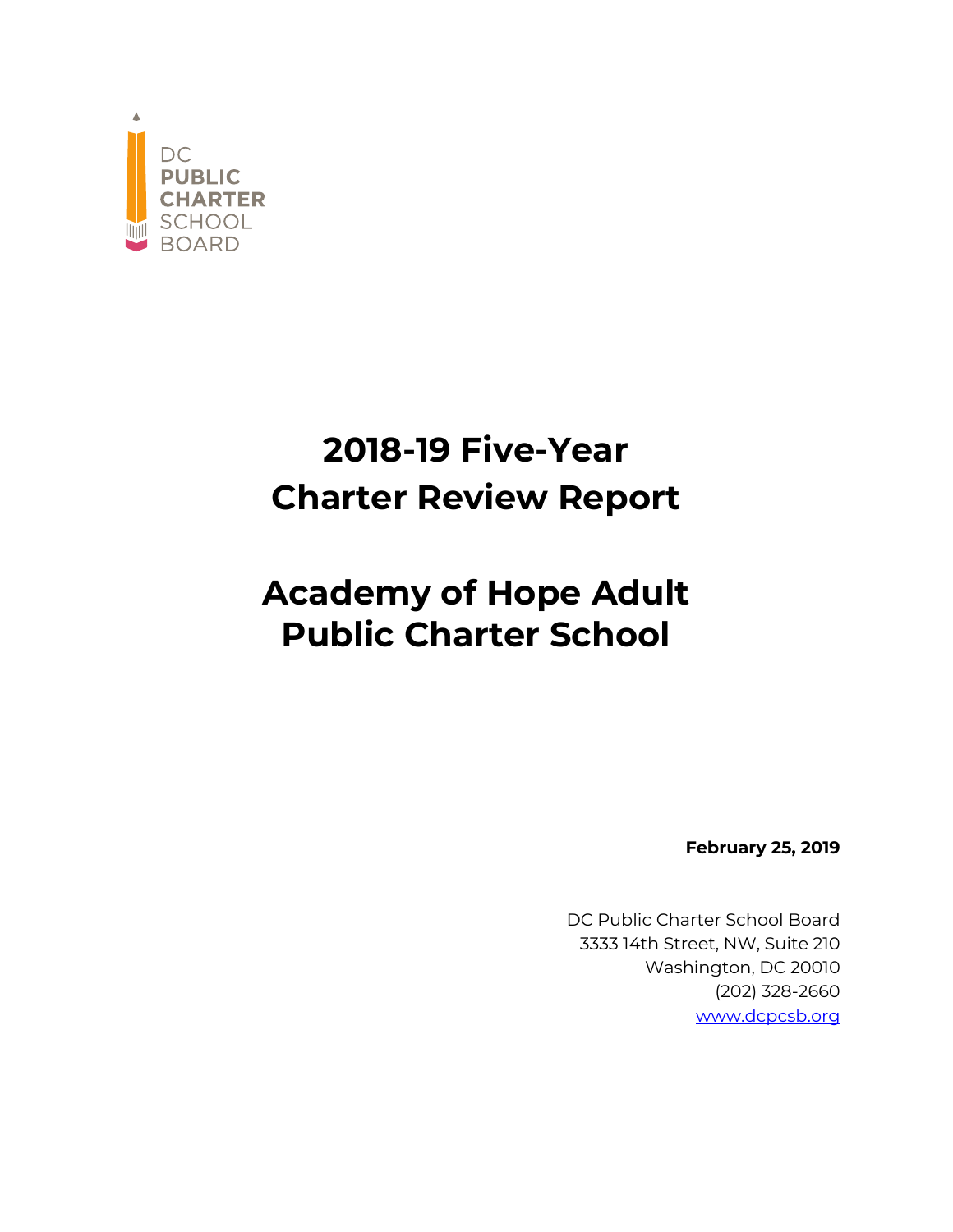# **TABLE OF CONTENTS**

| SECTION ONE: GOALS AND ACADEMIC ACHIEVEMENT EXPECTATIONS7   |  |
|-------------------------------------------------------------|--|
| SECTION TWO: COMPLIANCE WITH CHARTER AND APPLICABLE LAWS 15 |  |
|                                                             |  |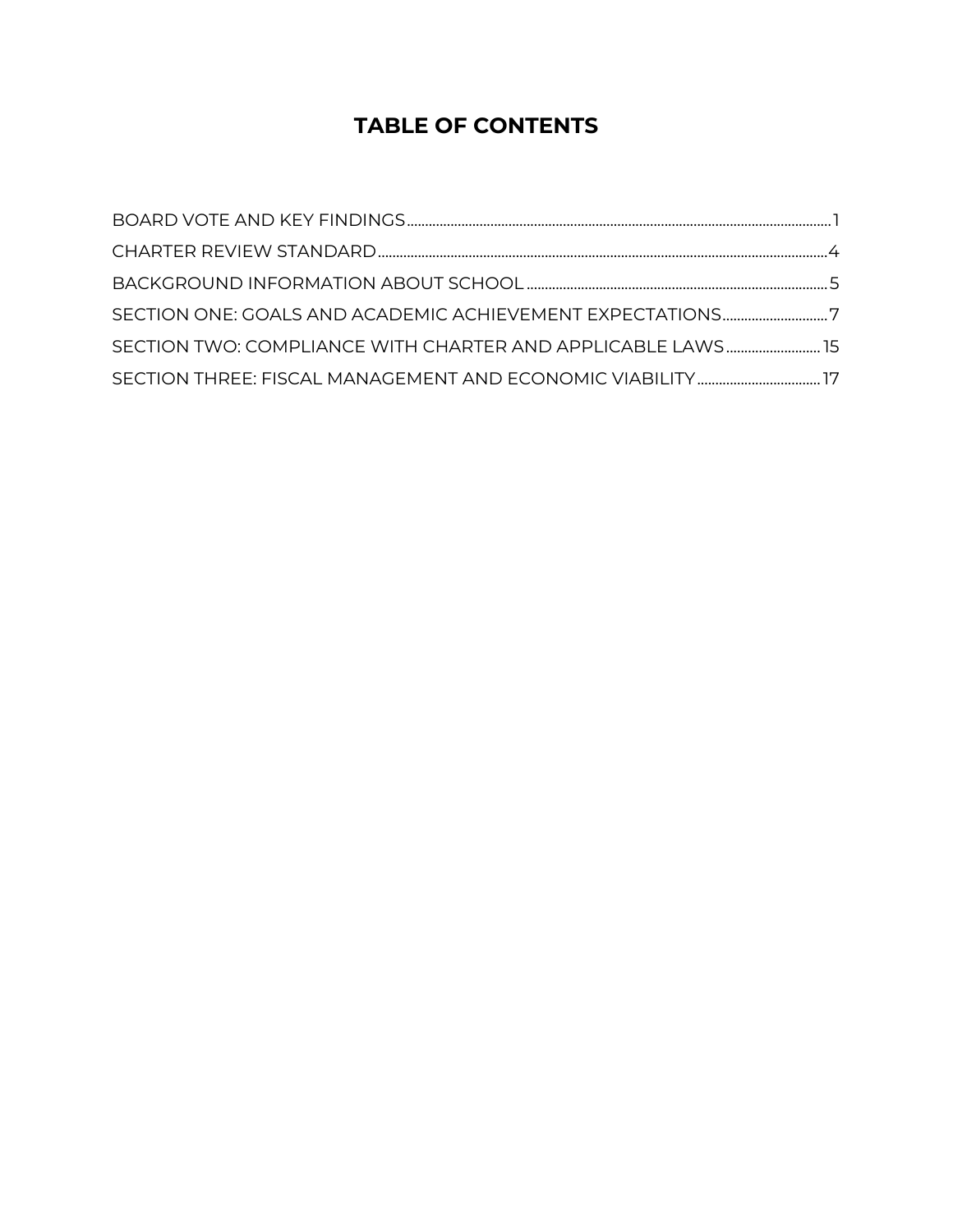# **BOARD VOTE AND KEY FINDINGS**

The District of Columbia Public Charter School Board (DC PCSB) staff has conducted a charter review of Academy of Hope Adult Public Charter School (Academy of Hope Adult PCS), as required by the School Reform Act (SRA) and concludes that the school has met its goals and student academic achievement expectations. Staff recommended that the school's charter be continued without conditions.

Academy of Hope Adult PCS is a single campus local education agency (LEA) which educates adult students at two facilities. The school chose the new Adult Education Performance Management Framework (AE PMF) as its goals and student academic achievement expectations.<sup>1</sup> The AE framework has four categories: student academic progress in Adult Basic Education (ABE) and/or English as a Second Language (ESL),<sup>2</sup> student academic achievement as measured by student GED or NEDP<sup>3</sup> attainment, college and career readiness, and the leading indicator measures of attendance and persistence rates. Unlike other frameworks, the AE framework did not feature a summative score during this review period, meaning that each of the four categories received an individual score annually to determine the school's tier.

By adopting the AE PMF as its charter goals, Academy of Hope Adult PCS agreed to the standard for review described in the *Elect to Adopt the PMF as Charter Goals* Policy. 4 Specifically, as also stated in the school's charter agreement, Academy of Hope Adult PCS will be deemed to have met its goals and academic achievement expectations if it has earned at least 40% of the weighted scores in three out of four categories on the PMF for all but one of the following years: school year (SY) 2014-15, 2015-16, 2016-17, and 2017-18. 5

The school's PMF results during the review period are as follows, with green shading indicating that the percent earned is above the 40.0% threshold and red indicating that it is below the threshold:

<sup>&</sup>lt;sup>1</sup> Fifth Amendment to Academy of Hope Adult PCS's charter, Appendix A. All appendices may be found at https://dcpcsb.egnyte.com/dl/joNHQKbWQH.<br><sup>2</sup> Academy of Hope Adult PCS does not offer ESL programming.<br><sup>3</sup> General Educational Development (GED) or National External Diploma Program (NEDP).

<sup>4</sup> *Elect to Adopt the PMF as Charter Goals Policy*, "An AE school that has previously adopted the PMF as Goals undergoing a five-year review during SY 2018-19: At its fifth-year charter review the campus will need to have earned at least 40% of the weighted scores in three out of four categories on the AE PMF for all but one of the following school years: SY 2014-15, 2015-16, 2016-17, and 2017-18"

<sup>5</sup> Fifth Amendment to Academy of Hope Adult PCS's charter, Appendix A.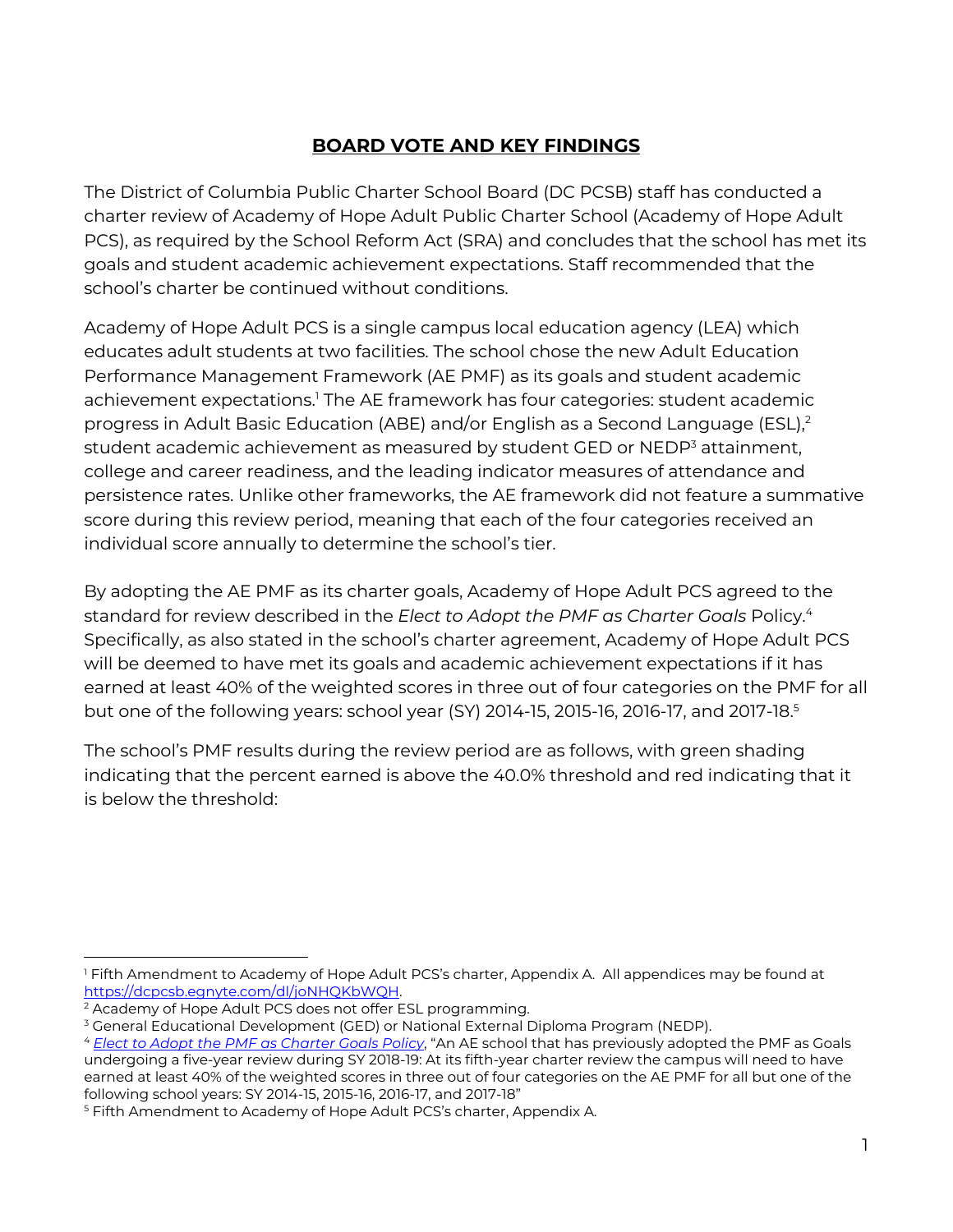| <b>Academy of Hope Adult PCS - PMF Categories</b> |                       |        |        |        |  |  |  |  |
|---------------------------------------------------|-----------------------|--------|--------|--------|--|--|--|--|
| 2014-15<br>2015-16<br>2017-18<br>2016-17          |                       |        |        |        |  |  |  |  |
|                                                   | Untiered <sup>6</sup> | Tier 3 | Tier 2 | Tier 1 |  |  |  |  |
| <b>Student Progress</b>                           | 37.0                  | 29.7   | 54.0   | 74.3   |  |  |  |  |
| Student Achievement                               | 31.6                  | 54.8   | 72.3   | 69.8   |  |  |  |  |
| College and Career Readiness                      | 0.0 <sup>7</sup>      | 79.7   | 66.5   | 69.8   |  |  |  |  |
| Leading Indicators                                | 79.9                  | 80.7   | 699    | 94.7   |  |  |  |  |

The school met its charter goals and rose from Tier 3 status in SY 2015-16 to Tier 1 in SY 2017- 18, the highest tier attainable on the PMF.<sup>8</sup> In its first year, Academy of Hope Adult PCS earned below the 40% threshold in all categories but Leading Indicators. However, in the three subsequent years of the review period, the school earned at least 40% in three of the four categories, and it met the threshold in all four categories in the most recent two years. The school has made changes to its program each year, often after speaking to DC PCSB staff about its performance. These changes are reflected in the school's Tier 1 status in SY 2017-18.

Year after year, Academy of Hope Adult PCS has improved its Earned Secondary Credential rate, which is a measure under the Student Achievement category. For example, per the school's first AE PMF in SY 2014-15, 31.6% of the 19 eligible students earned a GED or NEDP. By SY 2017-18, 79.1% of the 67 eligible students earned a GED or NEDP. Over this five-year period, the school not only increased the number of students who were eligible to complete the GED or NEDP, it also increased the rate of students earning a secondary credential.

The school has consistently performed well in the Leading Indicators category, a key predictor of whether students will make academic gains. In SY 2017-18, the school had higher attendance rates than the state average for adult education programs, and three fourths of its students who took a pre-test also took a post-test, which suggests students who begin a program at the school persist for at least the length of a course.

The school had lower performance in SY 2017-18 on the College and Career Readiness category, which declined overall since SY 2015-16. While the school has shown success in allowing students to earn necessary credentials, in the last year the school could only show that 37.8% of students who came to the school unemployed found employment or postsecondary education opportunities after they left. Improving in this area, while also continuing the improvements the school is making in the other categories, will be needed to ensure that the school maintains Tier 1 status going forward. Furthermore, to meet its goals at its 10-year charter review, the school will need to earn an average PMF score (across all categories) of at least 45%.

 $6$  DC PCSB does not assign tiers to first-year schools so the school did not receive a tier in 2014-15.<br>7 Academy of Hope Adult PCS did not meet the requisite 50% response rate to earn points this school year.

<sup>&</sup>lt;sup>8</sup> DC PCSB does not assign tiers to first-year schools so the school did not receive a tier in 2014-15.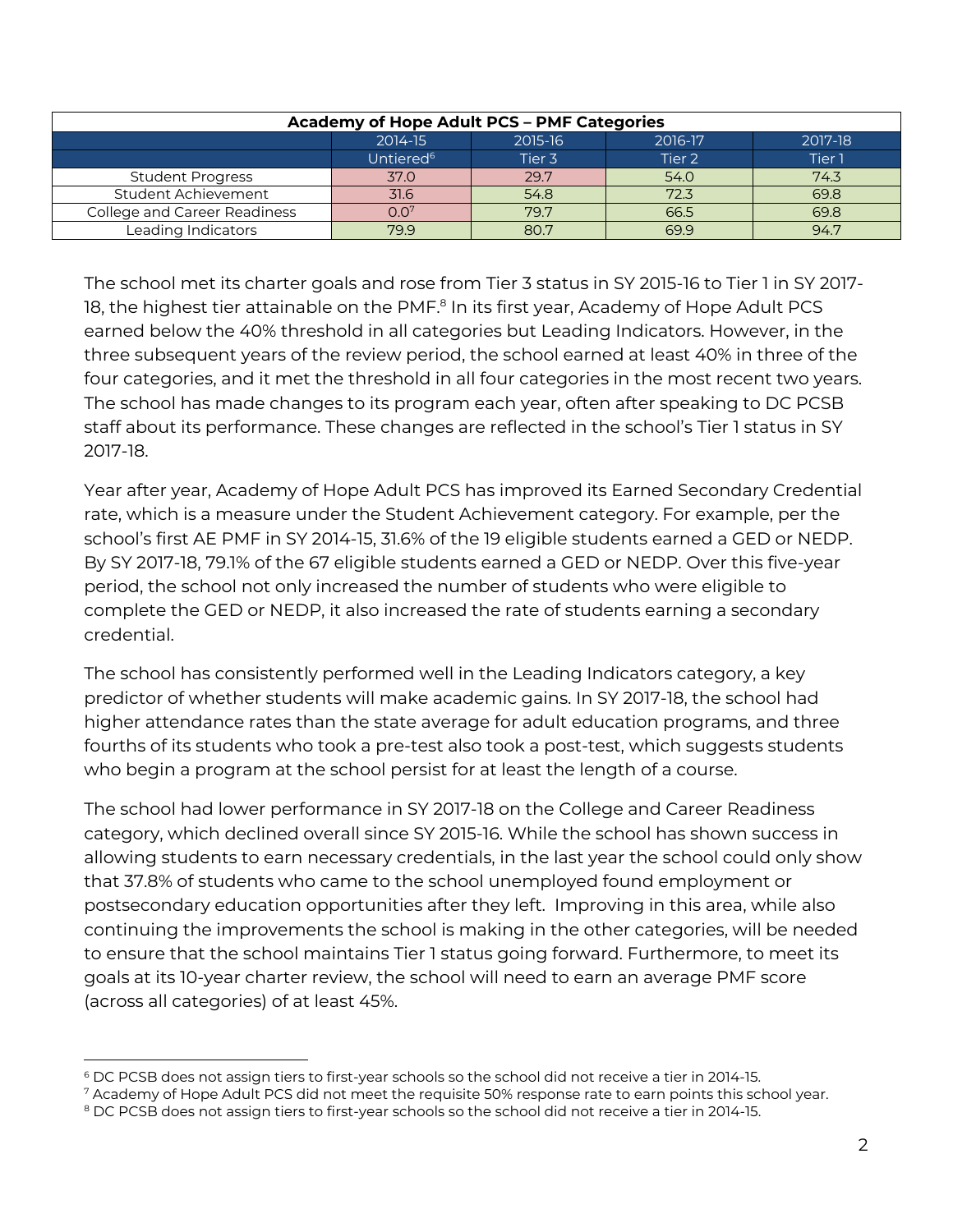Separate and apart from the determination of the school's goal and academic achievement expectation attainment, DC PCSB staff determined that the school has not committed a material violation of the law or of its charter, has adhered to generally accepted accounting principles, has not engaged in a pattern of fiscal mismanagement, and is economically viable.

Based on these findings DC PCSB staff recommended that the Board vote to continue the school's charter. On February 25, 2019, the Board voted 7-0 to continue the school's charter without conditions.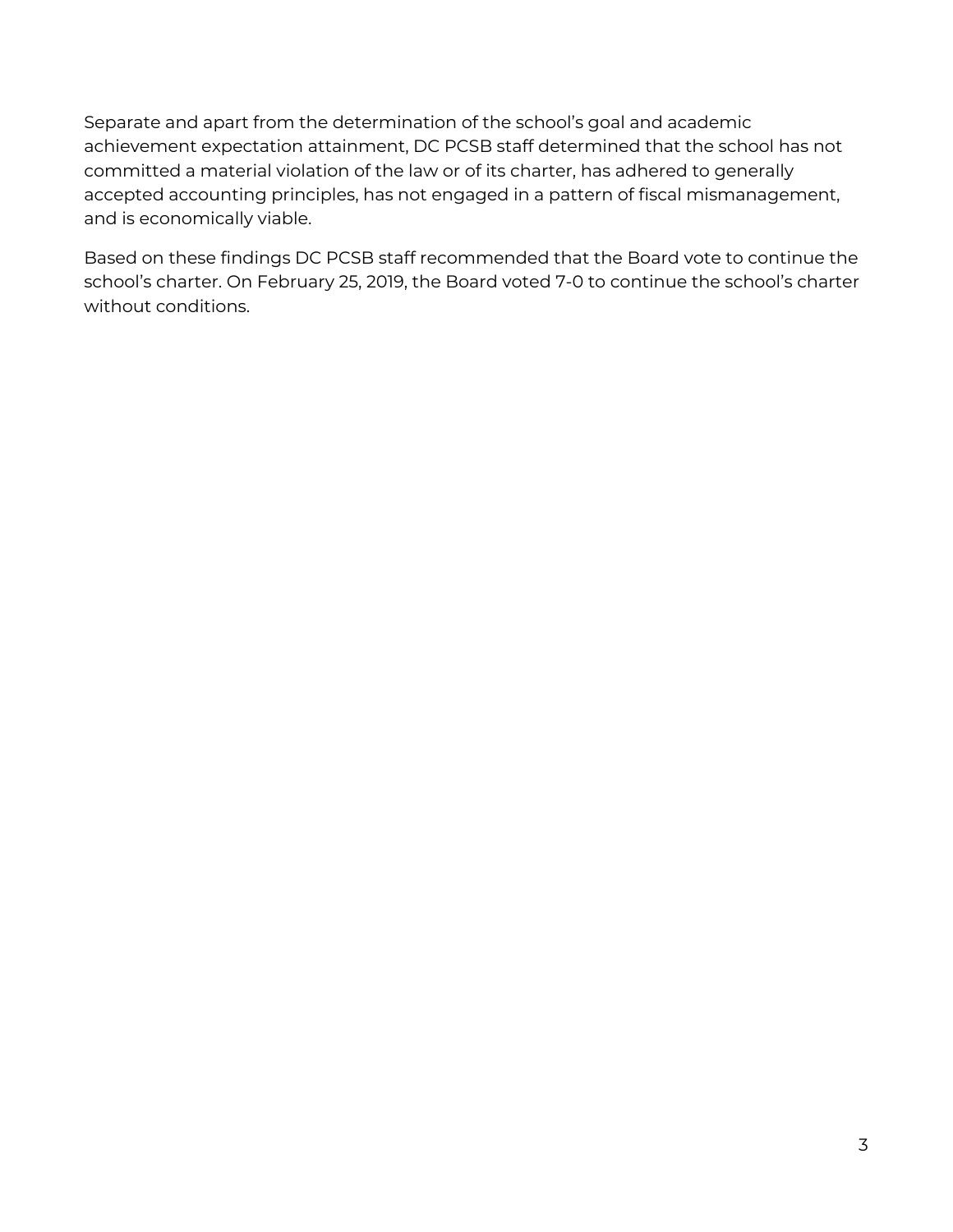#### **CHARTER REVIEW STANDARD**

The SRA stipulates that DC PCSB "shall review [a school's] charter at least once every [five] years."9 As part of this review, DC PCSB must determine whether:

- (1) The school committed a violation of applicable law or a material violation of the conditions, terms, standards, or procedures set forth in its charter, including violations relating to the education of children with disabilities; and/or
- (2) The school failed to meet the goals and student academic achievement expectations set forth in its charter.10

If DC PCSB determines that a school has committed a violation of applicable law or a material violation of the terms of its charter, or has not met its goals and academic achievement expectations, it may, at its discretion, revoke the school's charter, or grant the school a conditional continuance.

Additionally, there is a fiscal component to the charter review. DC PCSB is required by the SRA to revoke a school's charter if DC PCSB determines in its review that the school: (1) has engaged in a pattern of nonadherence to generally accepted accounting principles, (2) has engaged in a pattern of fiscal mismanagement, and/or  $(3)$  is no longer economically viable.<sup>11</sup>

Given the SRA's standard for charter review, as well as DC PCSB's obligation to revoke a school's charter if it has engaged in the above fiscal misconduct, this report is organized into three sections. Sections One and Two are analyses of the school's academic performance and legal compliance, respectively, and serve as the basis for DC PCSB staff's recommendation. Section Three is an analysis of the school's fiscal performance.

 <sup>9</sup> D.C. Code § 38-1802.12(a)(3).

<sup>10</sup> D.C. Code § 38-1802.13(a).

<sup>11</sup> D.C. Code § 38-1802.13(b).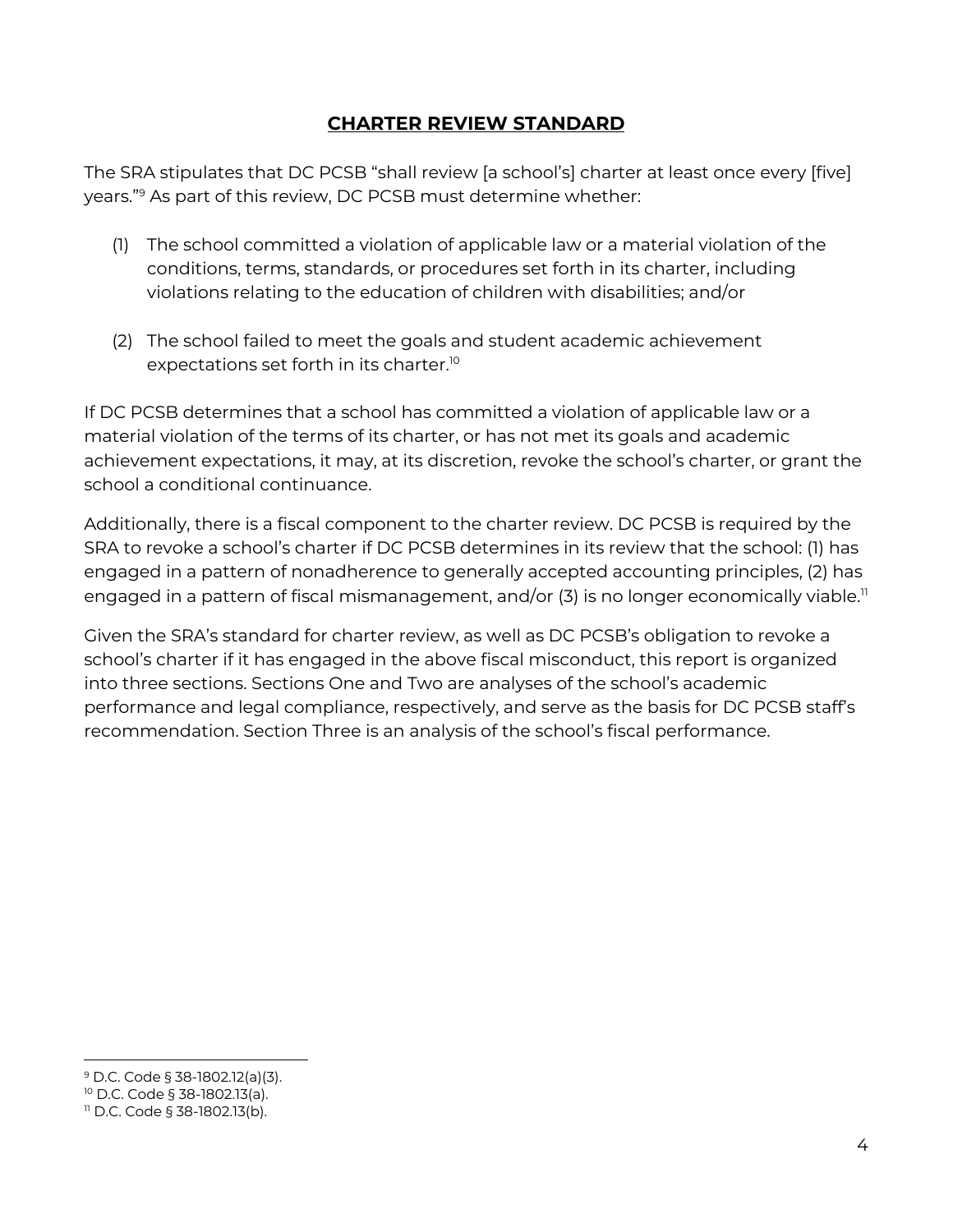# **BACKGROUND INFORMATION ABOUT SCHOOL**

#### **School Overview**

Academy of Hope Adult PCS began operation in 2014 under authorization from DC PCSB to educate adult students. <sup>12</sup> Academy of Hope Adult PCS was originally a community-based organization (CBO), a not-for-profit, state-sponsored organization that provided adult education services. It then applied to become a charter school in 2008 but was denied. It applied again in 2013 and DC PCSB approved its application. Since becoming a public charter school, Academy of Hope Adult PCS has been able to expand its operation, and today it educates 459 students aged 18 and older at two facilities, one in Ward 5 and one in Ward 8. The school expanded its Ward 5 facility to a larger building to accommodate more students in 2016.13 The school is one of nine adult education charter schools operating in the District. Its mission is: "to provide high-quality adult education and services that change lives and improve our community."

The school offers two high school completion programs: preparation for the GED and the NEDP credential. In addition, Academy of Hope Adult PCS provides career counseling, computer training, and bridge-to-college classes that allow adults to earn college credit while completing their high school credential as well as a Gateway to College and Careers program for adults who have their high school credential but need to improve their skills to qualify for college or training. The school also has a Student Support Services team which works with each student to identify and remove critical life barriers to learning. The school's program has received praise from the US Department of Education, and the Department has highlighted the accomplishments of Academy of Hope Adult PCS students at its National Adult Education and Family Literacy Week. 14

#### **Enrollment and Demographic Trends**

The tables below show the school's enrollment and demographics. The school's enrollment, which is far below its enrollment ceiling of 1,000 students, has increased each year, but was below projections in two of five years. The school serves a predominantly African-American population.

| Academy of Hope Adult PCS - Enrollment  |         |         |         |         |         |  |  |  |  |  |
|-----------------------------------------|---------|---------|---------|---------|---------|--|--|--|--|--|
| <b>School Year</b>                      | 2014-15 | 2015-16 | 2016-17 | 2017-18 | 2018-19 |  |  |  |  |  |
| <b>Grade Levels</b>                     | Adult   | Adult   | Adult   | Adult   | Adult   |  |  |  |  |  |
| <b>Audited</b><br><b>Enrollment</b>     | 256     | 334     | 375     | 386     | 459     |  |  |  |  |  |
| <b>Enrollment</b><br><b>Projections</b> | 300     | 330     | 390     | 380     | 452     |  |  |  |  |  |

<sup>&</sup>lt;sup>12</sup> Academy of Hope Adult PCS charter agreement, July 2014, Appendix B.

<sup>&</sup>lt;sup>13</sup> Board Proposal, Academy of Hope New Location, June 2016, Appendix C.

<sup>&</sup>lt;sup>14</sup> US Department of Education website, https://www.ed.gov/content/lifelong-learning-roadway-success.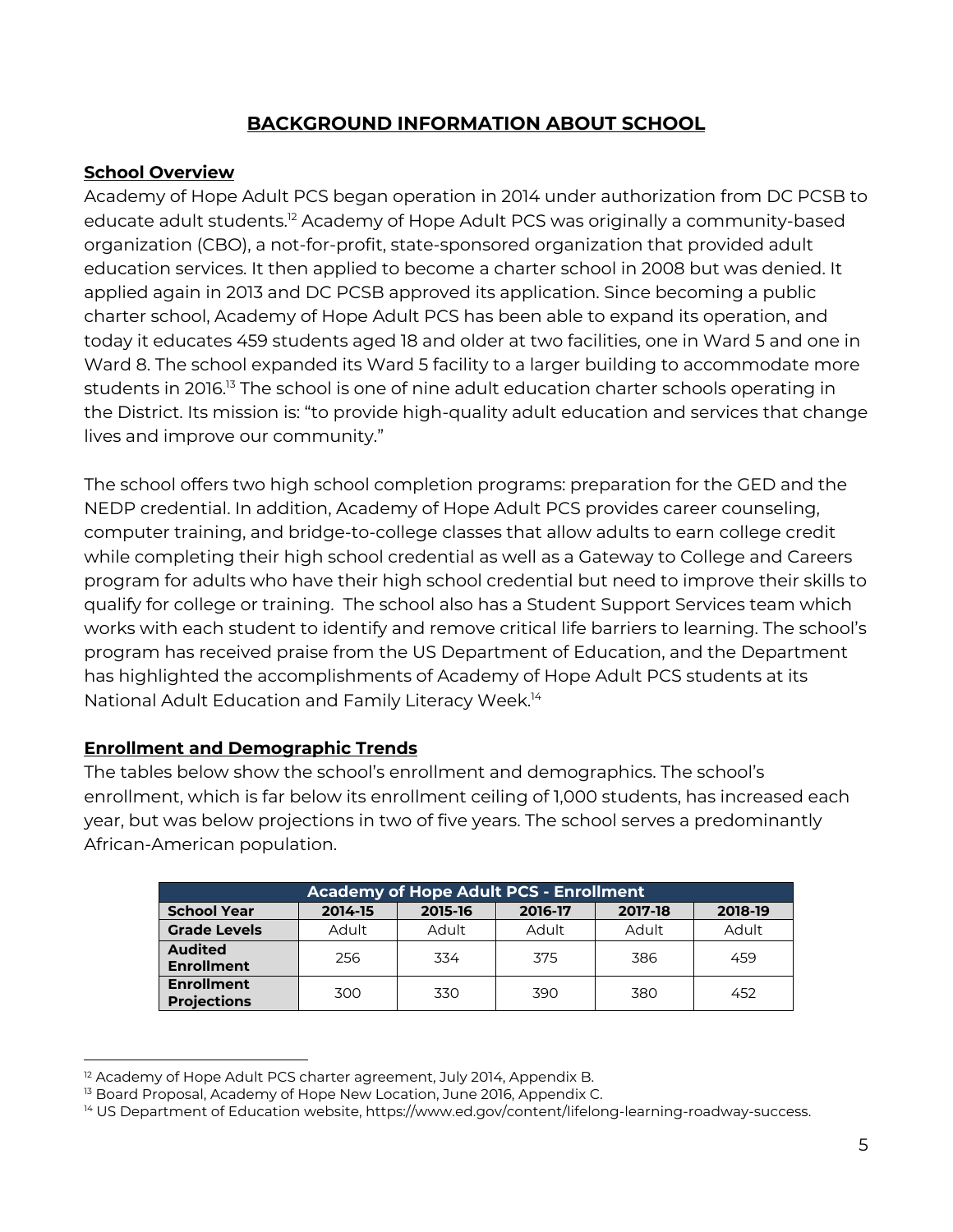The map below shows where Academy of Hope Adult PCS's students live in relation to the school, which is marked by a large red dot. Each student is represented by a blue dot for SY 2017-18.



#### **Communication with the School**

On June 7, 2017, board members and staff of DC PCSB met with board members and staff of Academy of Hope Adult PCS. At this meeting, parties discussed changes that school leaders made to improve the school's PMF results after it earned Tier 3 status in SY 2015-16. DC PCSB informed the school of the scores it would need to meet its goals for its SY 2018-19 review.

On April 5, 2018, DC PCSB staff met with school leaders at Academy of Hope Adult PCS to discuss its upcoming review. Staff provided the school with a chart of the school's PMF outcomes to date (similar to the one in "Section One: Goals and Academic Achievement Expectations") and informed the school of the standard that it had to meet for its review.<sup>15</sup>

<sup>&</sup>lt;sup>15</sup> At this time, the school's standard of review was a weighted range score of 65% on at least three out of the four Adult Ed PMF indicators (Student Progress, College and Career Readiness, School Environment, Student Achievement), with no category having a weighted range score below 35%, to meet its goals. The school has since amended its goals as reflected in this report.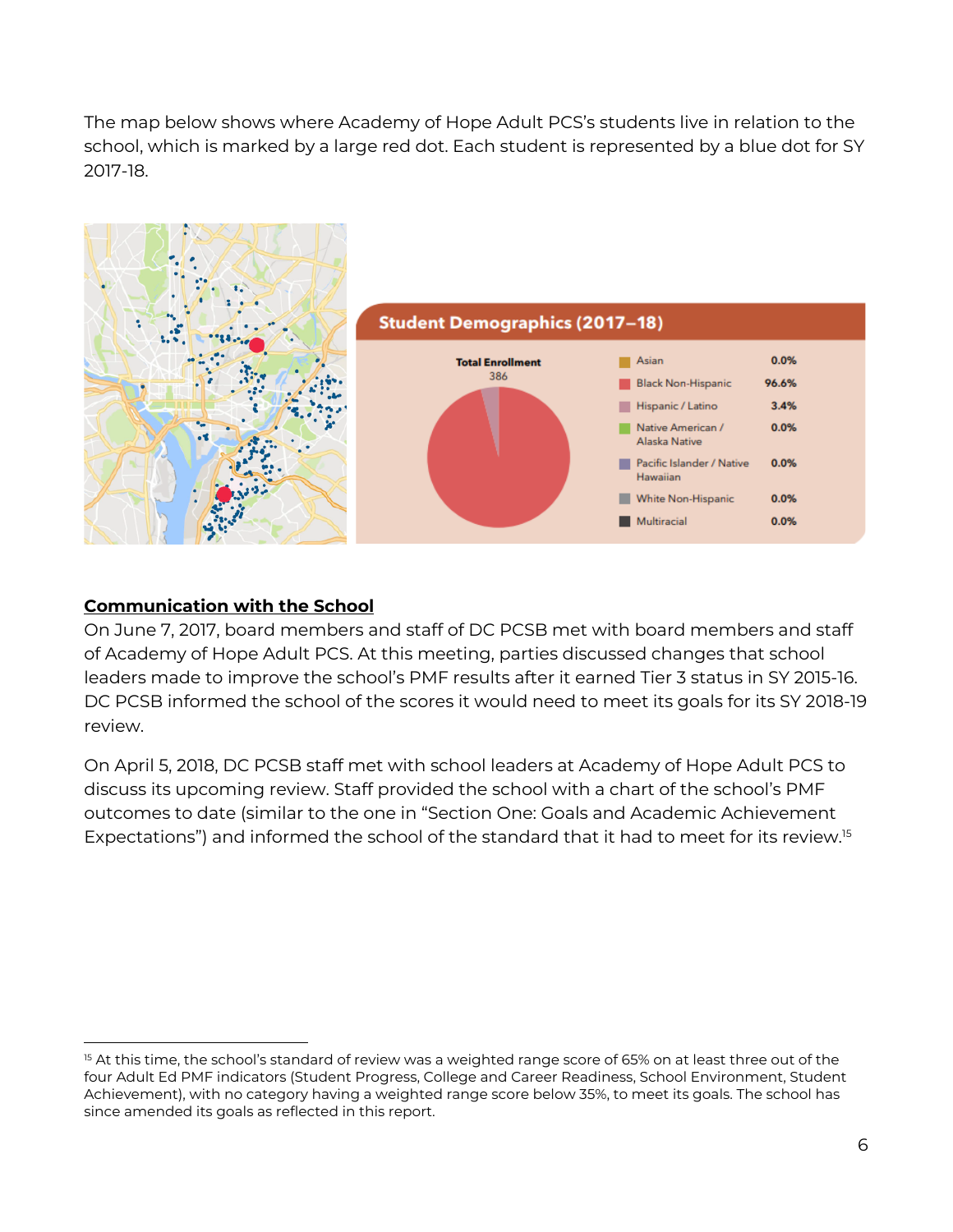# **SECTION ONE: GOALS AND ACADEMIC ACHIEVEMENT EXPECTATIONS**

The SRA requires DC PCSB to review whether a school has met its goals and academic achievement expectations at least once every five years. Goals and academic achievement expectations are considered part of the review analysis only if they were included in a school's charter or charter amendment approved by the DC PCSB Board.

Academy of Hope Adult PCS adopted as its goals and academic achievement expectations the most recently revised *Elect to Adopt the PMF as Charter Goals* Policy<sup>16</sup> in November 2018. There are currently four PMF frameworks. Academy of Hope Adult PCS is measured using the Adult Education (AE) framework. These frameworks use common measures across similar schools to report student academic achievement. The AE framework has four categories: student academic progress in Adult Basic Education (ABE) and/or English as a Second Language (ESL), <sup>17</sup> student academic achievement as measured by student GED or NEDP<sup>18</sup> attainment, college and career readiness, and the leading indicator measures of attendance and persistence rates. Unlike other frameworks, the AE framework did not feature a summative score during this review period, meaning that each of the four categories received an individual score annually to determine the school's tier.

The chart below summarizes DC PCSB's determinations of whether the school's academic program met its respective goals and academic achievement expectations. These determinations are further detailed in the body of this report.

| <b>Goals and Academic Expectations</b>                      | Met? |
|-------------------------------------------------------------|------|
| At its five-year charter review, [the school] has earned at |      |
| least 40% of the weighted scores in three out of four       |      |
| categories (previously named indicators) on the PMF for all | Met  |
| but one of the following school years: SY 2014-15, 2015-16, |      |
| 2016-17, and 2017-18.                                       |      |

Assessment: **Academy of Hope Adult PCS met its goals and academic achievement** 

**expectations.** The table below provides an overview of the school's performance in each category of the AE PMF. The school earned at least 40% in at least three out of four categories on the PMF for all but its first year of operation. In addition, over the four years of the review period, the school has improved its performance remarkably, moving from Tier 3 in SY 2015-16 to Tier 1 in SY 2017-18.

<sup>&</sup>lt;sup>16</sup> Please see the Elect to Adopt the PMF as Charter Goals Policy, Appendix D.<br><sup>17</sup> Academy of Hope Adult PCS does not offer ESL programming.

<sup>18</sup> General Educational Development (GED) or National External Diploma Program (NEDP).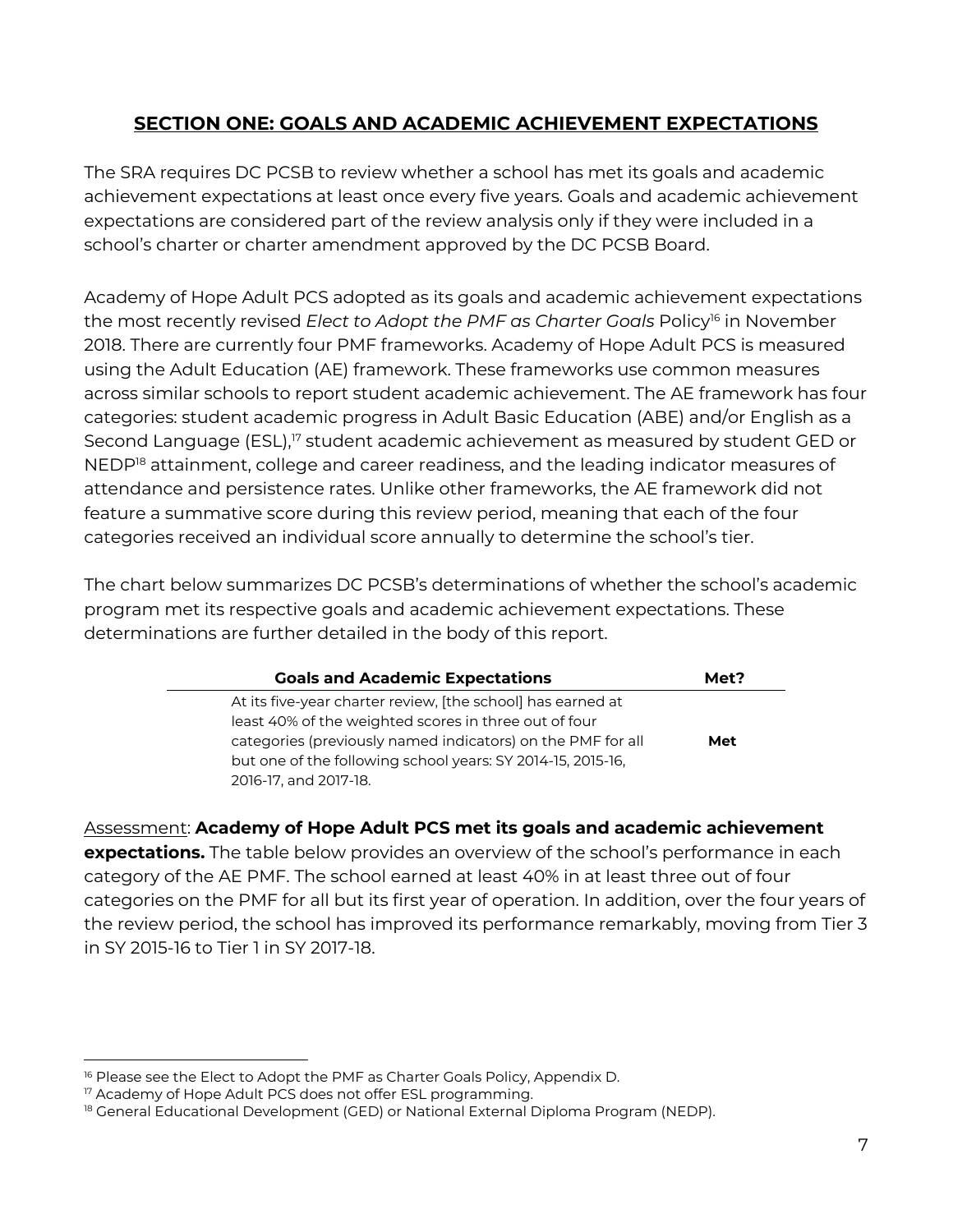| <b>Academy of Hope Adult PCS - PMF Categories</b><br>(Table shows percent of possible points in each category) |            |        |        |        |  |  |  |  |
|----------------------------------------------------------------------------------------------------------------|------------|--------|--------|--------|--|--|--|--|
| 2014-15<br>2015-16<br>2016-17<br>2017-18                                                                       |            |        |        |        |  |  |  |  |
|                                                                                                                | Untiered   | Tier 3 | Tier 2 | Tier 1 |  |  |  |  |
| <b>Student Progress</b>                                                                                        | 37.0       | 29.7   | 54.0   | 74.3   |  |  |  |  |
| Student Achievement                                                                                            | 31.6       | 54.8   | 72.3   | 69.8   |  |  |  |  |
| College and Career Readiness                                                                                   | $0.0^{19}$ | 79.7   | 66.5   | 69.8   |  |  |  |  |
| School Environment<br>94.7<br>79.9<br>80.7<br>699                                                              |            |        |        |        |  |  |  |  |

#### **Adult Education PMF Metrics**

The following table details how DC PCSB measures performance unique to the Adult Education PMF.

| <b>Measure</b>                              | <b>Notes</b>                                                                                                                                                                                                                                                                                                                                                                               |
|---------------------------------------------|--------------------------------------------------------------------------------------------------------------------------------------------------------------------------------------------------------------------------------------------------------------------------------------------------------------------------------------------------------------------------------------------|
| <b>Adult Basic Education</b><br>Performance | DC PCSB calculates the rate of students gaining one or more levels on<br>appropriate tests (including, at minimum, literacy and numeracy) to<br>measure Adult Basic Education (ABE) progress. Progress is captured<br>based on a student's lowest performing subject pre- and post-tests<br>and points are earned only when a post-test outcome puts the student<br>at the next ABE level. |
| <b>Earned Secondary Credential</b>          | DC PCSB calculates the percentage of students that pass the English<br>or Spanish General Education Development (GED) test, and the<br>percentage of students who earned a National External Diploma<br>Program (NEDP) credential, which is an applied performance<br>assessment system that assesses the high school level skills of adults<br>and out-of-school youth.                   |
| GED Subject Test Achievement                | DC PCSB measures the percentage of students passing individual GED<br>subject tests as they work toward achieving the GED credential.                                                                                                                                                                                                                                                      |
| <b>Entered Employment</b>                   | DC PCSB captures the percentage of students entering an adult<br>education school without a job who are either employed in the first<br>quarter of exit or enrolled in a post-secondary school.                                                                                                                                                                                            |
| Retained Employment                         | DC PCSB measures the percentage of students entering an adult<br>education with a job who are either still employed in the third quarter<br>after exit or enrolled in a post-secondary school.                                                                                                                                                                                             |
| Persistence<br>(formerly Retention)         | DC PCSB calculates the number of students who stay at an adult<br>education program long enough to complete a single cycle of<br>instruction.                                                                                                                                                                                                                                              |

<sup>&</sup>lt;sup>19</sup> Academy of Hope Adult PCS did not meet the requisite 50% response rate to earn points this school year.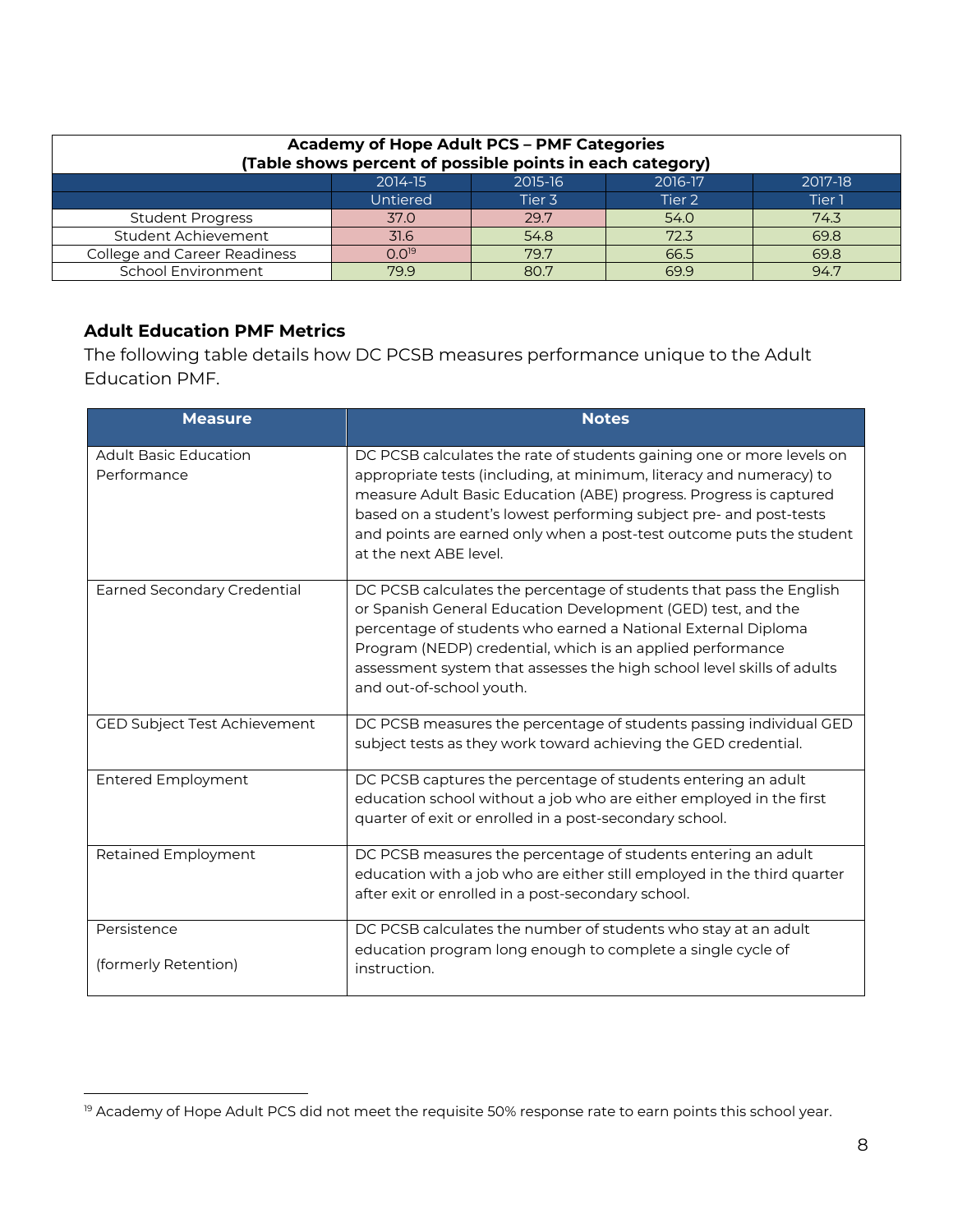Many charts are color coded. Please use the following key:

| <b>KEY for Campus Rate Data Charts</b> |                                                                                       |  |  |  |  |  |
|----------------------------------------|---------------------------------------------------------------------------------------|--|--|--|--|--|
| n-size                                 | Number of students who pre- and post- tested or were otherwise eligible for the given |  |  |  |  |  |
|                                        | measure according to the business rules in the PMF Policy & Technical Guide           |  |  |  |  |  |
| <b>Green</b>                           | Above 40% in the adult education PMF category OR                                      |  |  |  |  |  |
|                                        | Greater than or equal to the adult education charter sector average                   |  |  |  |  |  |
| Red                                    | Less than 40% in the adult education PMF category OR                                  |  |  |  |  |  |
|                                        | Less than the adult education charter sector average                                  |  |  |  |  |  |

#### **Adult Education Performance Management Framework Categories<sup>20</sup>**

#### **Student Progress – Adult Basic Education**

The US Department of Education's National Reporting System (NRS) has established six ABE levels for adult learners. ABE level one represents a student with minimal reading and writing skills who is able to add only single digits. Level six would be the equivalent of a high school junior or senior, able to comprehend and analyze complex texts and perform algebra, trigonometry, and geometry.

Adult education students are expected to advance through the ABE levels to demonstrate student progress. Schools administer literacy and numeracy pre- and post-tests. Students are identified as making progress when the post-test for their lowest scoring subject is one or more ABE levels higher than their pre-test.<sup>21</sup> On the PMF, the overall ABE score displayed is weighted by the number of students in each ABE level.

Academy of Hope Adult PCS measures ABE progress using the Comprehensive Adult Student Assessment System (CASAS). After struggling with this measure in its first two years, the school showed significant improvement beginning in SY 2016-17. The school earned a weighted ABE average score of 75.8% in SY 2017-18, more than double its performance during the first year of the review period. The school continues to fall below the charter sector average for this measure, however, indicating that although it reached Tier 1 status in SY 2017-18, room for growth remains.

Additionally, DC PCSB included on the AE PMF for the first time in SY 2017-18 an "Eligible Pre and Post Test Rate" to insure schools include all eligible students in their results. Academy of Hope Adult PCS had the second lowest eligible pre- and post-test rate, with 68.9%. This means that nearly one third of the students enrolled in a program did not take both the pre-and post-test. Should the school fall below a 60% participation rate in the future, it will receive zero points for this measure. $^{22}$ 

<sup>&</sup>lt;sup>20</sup> The *PMF Policy and Technical* Guide may be accessed at: <u>https://bit.ly/2DTZpuM</u>.<br><sup>21</sup> "Levels" refer to the NRS's Educational Functioning Levels. For more information, see page 92 of the 2017-18 *PMF Policy and Technical Guide*.

<sup>22</sup> See *PMF Policy and Technical Guide* page 83.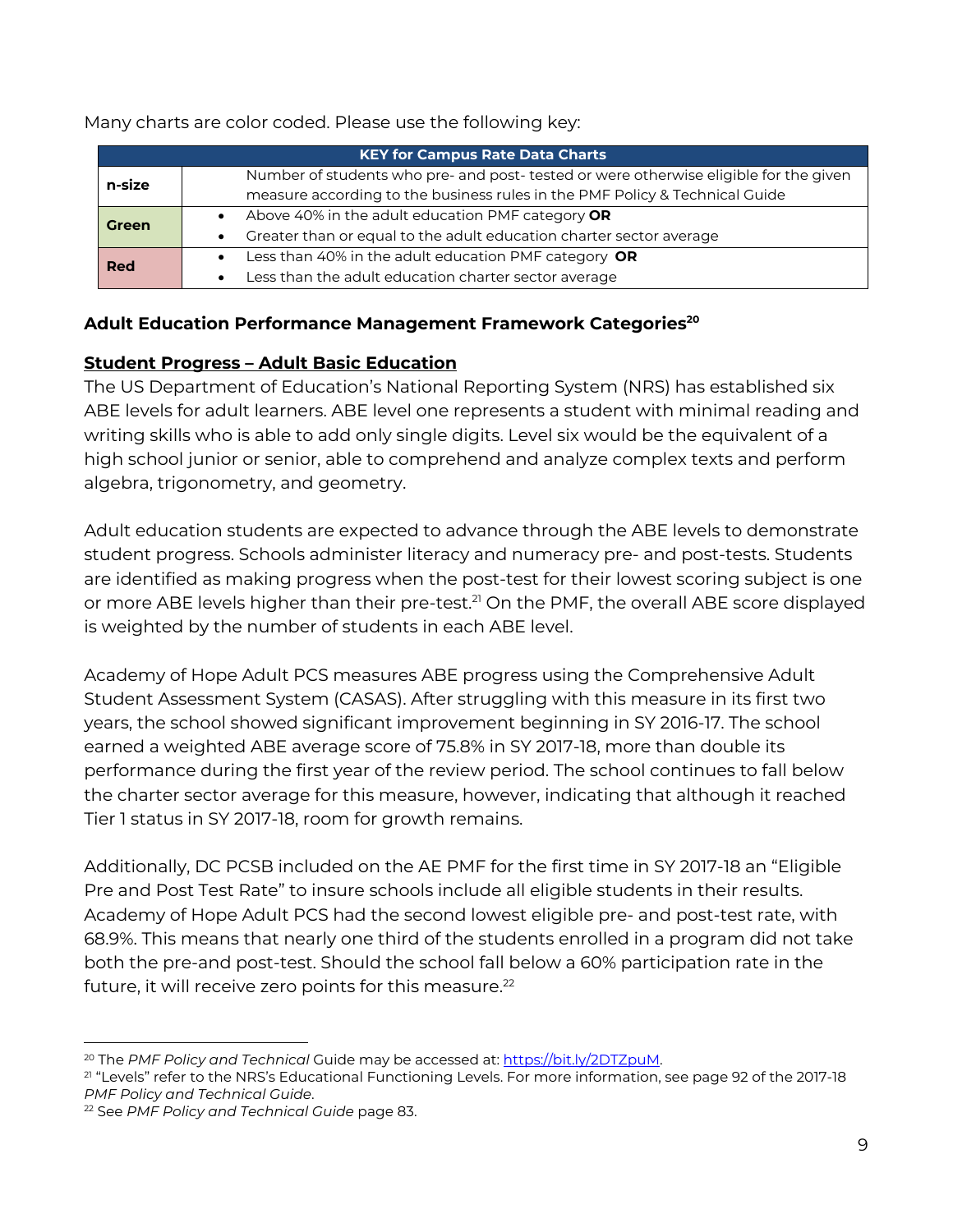| <b>Academy of Hope Adult PCS - Adult Basic Education</b><br><b>Student Progress Rates</b> |        |                                        |               |                   |         |                   |        |                   |  |  |
|-------------------------------------------------------------------------------------------|--------|----------------------------------------|---------------|-------------------|---------|-------------------|--------|-------------------|--|--|
|                                                                                           |        | 2014-15                                | 2015-16       |                   | 2016-17 |                   |        | 2017-18           |  |  |
|                                                                                           | School | <b>Charter</b><br>Sector <sup>23</sup> | School        | Charter<br>Sector | School  | Charter<br>Sector | School | Charter<br>Sector |  |  |
| Overall <sup>24</sup>                                                                     | 37.0   | 40.0                                   | 30.0          | 50.1              | 54.2    | 65.5              | 75.8   | 76.3              |  |  |
| $n$ -size                                                                                 | 279    |                                        | 370           |                   | 347     |                   | 385    |                   |  |  |
| ABE Level 1                                                                               | 77.4   | 77.6                                   | 69.6          | 67.1              | 75.6    | 60.5              | 81.1   | 84.8              |  |  |
| $n$ -size                                                                                 | .37    |                                        | 46            |                   | 45      |                   | 37     |                   |  |  |
| ABE Level 2                                                                               | 72.1   | 69.0                                   | 61.6          | 70.3              | 63.0    | 73.2              | 61.2   | 70.4              |  |  |
| $n$ -size                                                                                 | 68     |                                        | 99            |                   | 73      |                   | 67     |                   |  |  |
| ABE Level 3                                                                               | 52.0   | 56.2                                   | 47.2          | 54.4              | 61.3    | 58.0              | 63.6   | 63.4              |  |  |
| $n$ -size                                                                                 | 100    |                                        | 127           |                   | 124     |                   | 129    |                   |  |  |
| ABE Level 4                                                                               | 6.9    | 28.4                                   | 18.8          | 40.3              | 26.2    | 37.6              | 40.7   | 47.5              |  |  |
| $n$ -size                                                                                 | 72     |                                        | 96            |                   | 103     |                   | 140    |                   |  |  |
| ABE Level 5                                                                               | n < 10 | 45.7                                   | n < 10        | 51.4              | n < 10  | 34.5              | 75.0   | 53.7              |  |  |
| $n$ -size                                                                                 | 8      |                                        | $\mathcal{P}$ |                   | 2       |                   | 12     |                   |  |  |

#### **Student Achievement**

The Student Achievement category measures the rate of students who complete a program of study and either pass a portion of a secondary credential assessment or earn their secondary credential. Beginning in SY 2016-17, the AE PMF included Earned High Level Certification<sup>25</sup> and GED Subject Test Achievement in the Student Achievement category for the first time.

Academy of Hope Adult PCS currently does not offer high level certifications, and thus this measure is excluded from its overall student achievement score, though it dose plan to launch certification programs in the near future.

Despite falling below, the charter sector average every year on the Earned Secondary Credential measure, the school still maintained an overall score in the student achievement category above 40.0% three out of four years of the review period, showing strong year after year improvement. This measures students who earn a GED or NEDP, the rate of which has been improving every year and student GED Subject Test Achievement measure, which helped the school to earn a higher overall score in this category. The school has more success with students passing one or more of the four subject tests that comprise the GED than it has with students completing the full battery of tests and

<sup>&</sup>lt;sup>23</sup> While DC PCSB compares adult education performance to the charter sector, it should be noted that there were only eight adult education charter schools through 2017-18, many scored in the tier 1 range on most<br>categories. A school scoring a 65%, while still tier 1 would score below the sector average.

<sup>&</sup>lt;sup>24</sup> The charter sector represents a weighted average of scores assigned for progress through each of the ABE levels. Scores for each ABE level are calculated comparing the percent passing against a floor and target for each level. For example, the target is that 43.4% of ABE 4 students will progress to ABE 5. Because 43.8% of the school's students did so, it exceeded the target and so earned a score of 100% for that group of students. <sup>25</sup> Earned High Level Certification was display only in SY 2016-17, and it was not included in the category score or AE PMF tier until SY 2017-18.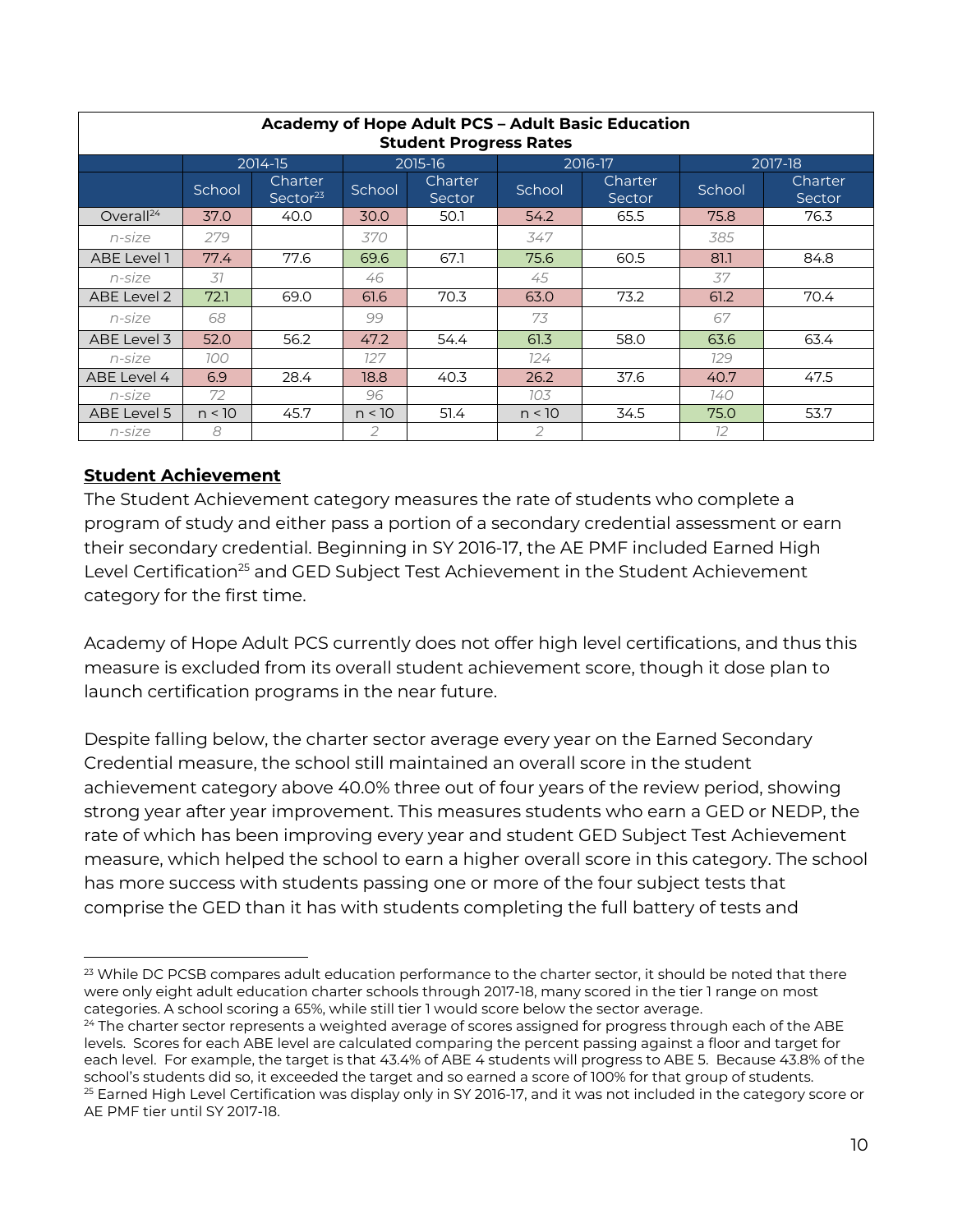earning a GED. Should the school continue to improve its already strong GED Subject Test Achievement, more students should also begin to earn their GED.

### Earned Secondary Credential

The Earned Secondary Credential measure on the AE PMF captures the percentage of eligible students who earn a GED or an NEDP credential.<sup>26</sup>

Academy of Hope Adult PCS has consistently improved its performance on the Earned Secondary Credential measure every year of the review period. While the school struggled to keep pace with the sector in SY 2014-15 and SY 2015-16, it came within two points or less of the sector average in SY 2016-17 and SY 2017-18.

| <b>Academy of Hope Adult PCS - Earned Secondary Credential</b> |         |                   |         |                   |        |                   |         |                   |  |  |
|----------------------------------------------------------------|---------|-------------------|---------|-------------------|--------|-------------------|---------|-------------------|--|--|
|                                                                | 2014-15 |                   | 2015-16 |                   |        | 2016-17           | 2017-18 |                   |  |  |
|                                                                | School  | Charter<br>Sector | School  | Charter<br>Sector | School | Charter<br>Sector | School  | Charter<br>Sector |  |  |
| Passage<br>Rate                                                | 31.6    | 54.8              | 54.8    | 78.4              | 73.0   | 74.9              | 79.1    | 79.7              |  |  |
| n-size                                                         |         |                   |         |                   |        |                   |         |                   |  |  |

### GED Subject Test Achievement

The GED Subject Test Achievement measure reflects the percentage of eligible students who pass individual GED subject tests as they work toward achieving the GED credential.

In SY 2016-17 and SY 2017-18, Academy of Hope Adult PCS maintained an 83.1% and 83.8% GED Subject Test passage rate, respectively. These rates were above the sector averages each year, and the school had the third highest rate among all adult charter schools in SY 2017-18. Notably, the school more than doubled the number of tests taken from SY 2016-17 to SY 2017-18 and was still able to maintain a high passage rate.

| Academy of Hope Adult PCS - GED Subject Test Achievement |        |                       |         |                   |  |  |  |  |
|----------------------------------------------------------|--------|-----------------------|---------|-------------------|--|--|--|--|
|                                                          |        | 2016-17               | 2017-18 |                   |  |  |  |  |
|                                                          | School | <b>Charter Sector</b> | School  | Charter<br>Sector |  |  |  |  |
| Passage Rate                                             | 83.1   | 82.5                  | 83.8    | 82.7              |  |  |  |  |
| n-size (tests taken)                                     |        |                       |         |                   |  |  |  |  |

# **College and Career Readiness**

The College and Career Readiness category looks at whether students who entered the adult education program either retained or entered a job or entered postsecondary

<sup>&</sup>lt;sup>26</sup> This includes students who score likely to pass on all four GED Ready tests (or all remaining) in the program year.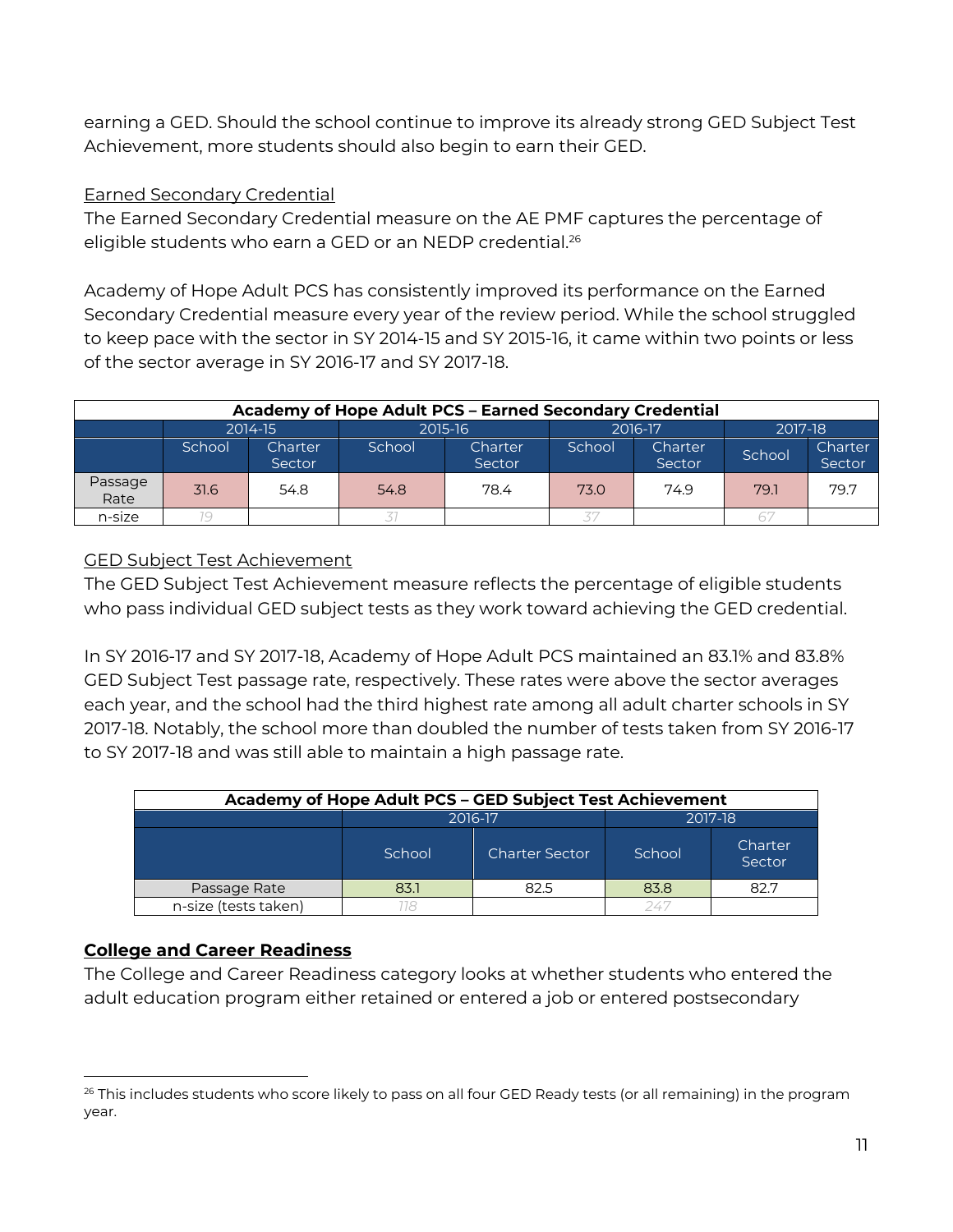education or training after exiting the program.<sup>27</sup> Academy of Hope Adult PCS includes students who only entered for short term engagement, including only fifteen hours of instruction, in addition to students who graduated from their program. The Entered Employment or Postsecondary measure captures the percent of students without a job (but identified as being in the labor force) when they entered the school who are employed or enrolled in a postsecondary school or training program after exiting the school. The Retained Employment or Entered Postsecondary measure captures the percent of students who entered an adult education school with a job, who are still employed in the third quarter after the quarter of exit from the adult education program, or who entered postsecondary education or training before the end of the program year.

The percent of Academy of Hope Adult PCS students entering employment or postsecondary education remained far below the sector during every year of the review period, which includes SY 2016-17, when the school was 41.1 percentage points below the sector average. The school had the lowest rate of students entering employment or postsecondary in the charter sector in both SY 2016-17 and SY 2017-18 despite improving its response rate each year. Among students retaining employment or entering postsecondary, the school performs better. In SY 2015-16, the school outpaced the sector average by nearly three percentage points among students retaining employment.

| Academy of Hope Adult PCS - Employment and Postsecondary |                     |                   |        |                          |        |                          |        |                   |  |
|----------------------------------------------------------|---------------------|-------------------|--------|--------------------------|--------|--------------------------|--------|-------------------|--|
|                                                          |                     | 2014-15           |        | 2015-16                  |        | 2016-17                  |        | 2017-18           |  |
|                                                          | School              | Charter<br>Sector | School | <b>Charter</b><br>Sector | School | <b>Charter</b><br>Sector | School | Charter<br>Sector |  |
| Entered Employment or<br><b>Entered Postsecondary</b>    | 0.0                 | 55.6              | 49.3   | 62.5                     | 29.1   | 70.2                     | 37.8   | 64.5              |  |
| Response Rate                                            | 45.1% <sup>28</sup> |                   | 54.9%  |                          | 56.4%  |                          | 64.5%  |                   |  |
| N size                                                   | 23                  |                   | 73     |                          | 79     |                          | 98     |                   |  |
| Retained Employment or<br><b>Entered Postsecondary</b>   | N/A <sup>29</sup>   | 87.7              | 92.0   | 89.1                     | 84.3   | 89.3                     | 73.0   | 89.7              |  |
| Response Rate                                            | N/A                 |                   | 57.5%  |                          | 63.6%  |                          | 58.7%  |                   |  |
| N size                                                   | N/A                 |                   | 50     |                          | 70     |                          | 74     |                   |  |

#### **Leading Indicators**

Leading Indicator measures are designed to show the school's climate and adult student satisfaction. DC PCSB currently measures attendance and retention.

Academy of Hope Adult PCS's strongest PMF performance has historically been in this category. This was the only category in which the school scored above 40.0% overall for all four years of the review period.

<sup>&</sup>lt;sup>27</sup> These data are collected through follow-up surveys, and DC PCSB only counts the results for schools that successfully survey at least 50% of exiting students.

 $^{28}$  Due to the response rate falling below 50%, the school received 0.0% for this measure.<br> $^{29}$  A school in its first year of operation will not receive a score for Retained Employment or Entered Postsecondary because this measure follows up with students in the previous program year.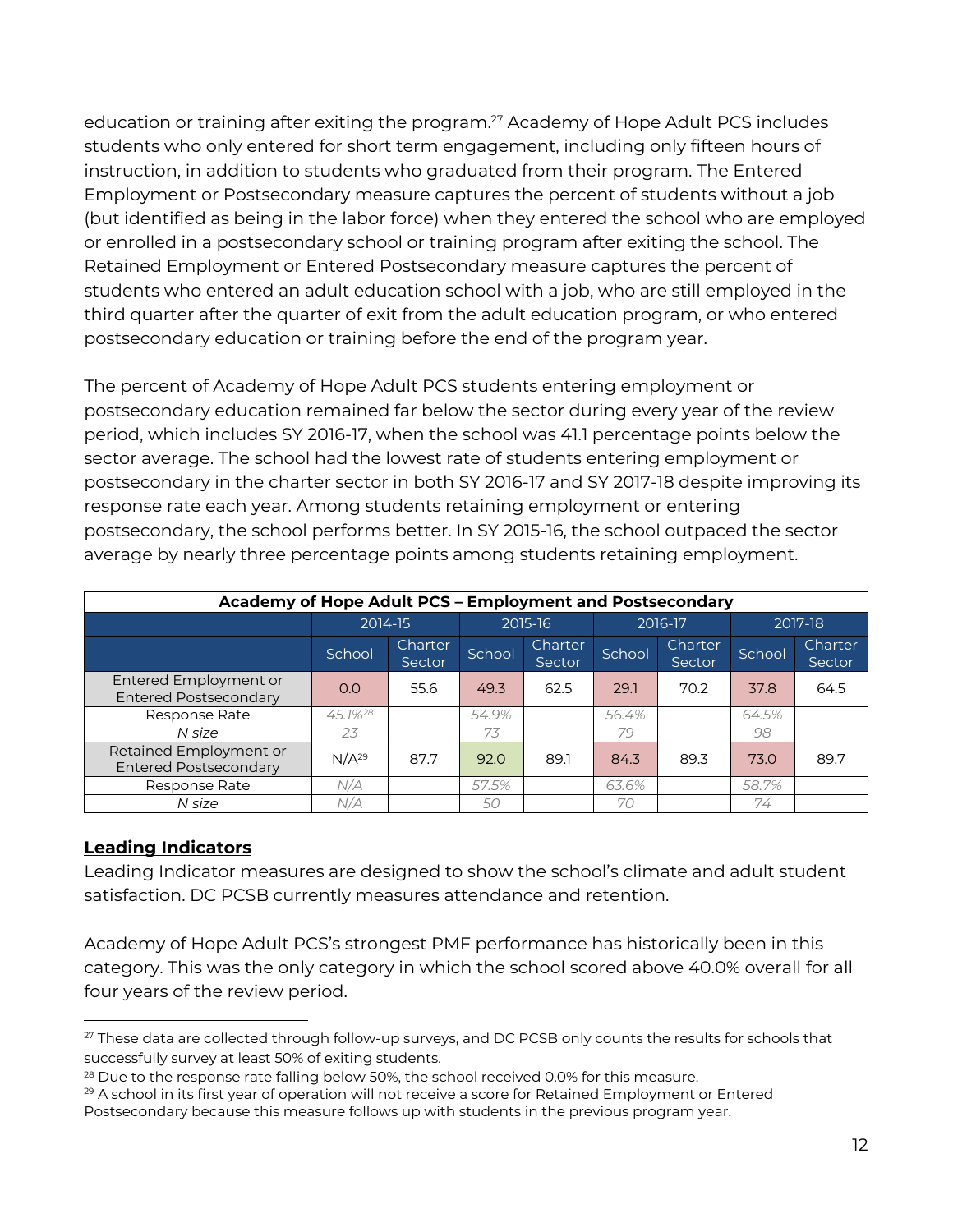#### Attendance

DC PCSB measures a school's In-Seat Attendance (ISA) rate. While the average attendance rate for the adult charter sector has been decreasing overall, Academy of Hope Adult PCS improved its attendance rate in the most recent year by nearly four percentage points over the previous year.

| Academy of Hope Adult PCS - In-Seat Attendance |         |                   |         |                          |         |                   |         |                   |  |  |
|------------------------------------------------|---------|-------------------|---------|--------------------------|---------|-------------------|---------|-------------------|--|--|
|                                                | 2014-15 |                   | 2015-16 |                          | 2016-17 |                   | 2017-18 |                   |  |  |
|                                                | School  | Charter<br>Sector | School  | <b>Charter</b><br>Sector | School  | Charter<br>Sector | School  | Charter<br>Sector |  |  |
| All Students                                   | 64.1    | 71.6              | 67.0    | 70.2                     | 66.5    | 69.0              | 70.4    | 66.1              |  |  |

#### **Persistence**

DC PCSB also measures persistence, which is the percent of students who stay at an AE school long enough to complete a single cycle of instruction. The persistence rate is calculated based on the percentage of students enrolled in academic courses who meet the retention criteria for their program.

Academy of Hope Adult PCS has consistently retained fewer students than the average adult charter school. Prior to SY 2017-18, the school's retention had been declining each year. In SY 2017-18, it reversed this trend and returned to a rate not seen since SY 2014-15.

| <b>Academy of Hope Adult PCS - Persistence</b> |                    |                          |        |                   |        |                   |        |                   |  |
|------------------------------------------------|--------------------|--------------------------|--------|-------------------|--------|-------------------|--------|-------------------|--|
|                                                | 2015-16<br>2014-15 |                          |        | 2016-17           |        | 2017-2018         |        |                   |  |
|                                                | School             | <b>Charter</b><br>Sector | School | Charter<br>Sector | School | Charter<br>Sector | School | Charter<br>Sector |  |
| All Students                                   | 72.9               | 73.4                     | 68.7   | 76.4              | 62.4   | 72.0              | 73.2   | 76.9              |  |
| n-size                                         | 384                |                          | 540    |                   | 566    |                   | 567    |                   |  |

#### **Qualitative Site Review (QSR) Outcomes**

DC PCSB conducts QSRs of public charter schools to observe qualitative evidence of the extent to which a school is meeting its mission and goals, as well as to assess classroom environment and quality of instruction. In anticipation of this charter review, DC PCSB conducted a QSR of Academy of Hope Adult PCS in January of 2018. 30

In QSRs, trained educators assess each observation using the Charlotte Danielson *Framework for Teaching* rubric. Each observation is assigned an Unsatisfactory, Basic,

<sup>&</sup>lt;sup>30</sup> See Academy of Hope Adult PCS's QSR report, Appendix E.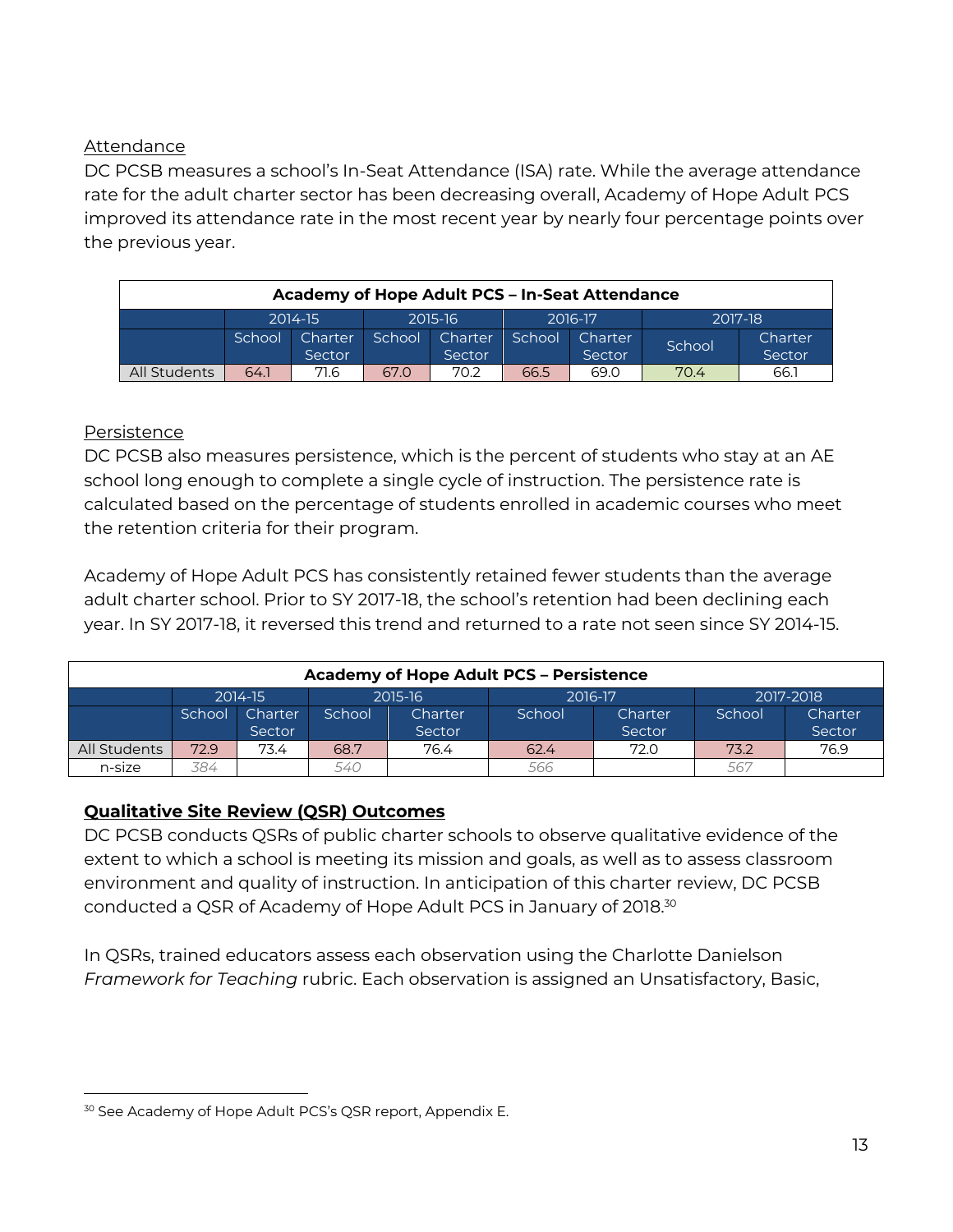Proficient, or Distinguished rating in classroom environment<sup>31</sup> and instruction.<sup>32</sup> The table below details the percentage of classrooms that were rated proficient or distinguished in each domain.

Academy of Hope Adult PCS scored above average in both domains of the Charlotte Danielson *Framework for Teaching* rubric compared to other adult education schools that received a QSR over the past five years.

|                                              | Domain 2: Classroom<br><b>Environment</b> | <b>Domain 3: Instruction</b> |
|----------------------------------------------|-------------------------------------------|------------------------------|
| Academy of Hope Adult PCS                    | 95%                                       | 83%                          |
| Average score for adult education<br>schools | 98%                                       | 76%                          |

The QSR team conducted observations at both facilities during the day and in the evening. Overall, the team noted that teachers and students were engaged and motivated to work. There was a high level of respect and professionalism among students and between students and teachers, and in the majority of classrooms teachers invited student participation and thinking on clearly explained learning tasks.

<sup>&</sup>lt;sup>31</sup> To assess classroom environment, DC PCSB observed whether teachers (a) create an environment of respect and rapport; (b) establish a culture for learning; (c) manage classroom procedures; and (d) use assessment in instruction.

 $32$  To assess instruction, DC PCSB observes how teachers (a) communicate with students; (b) use questioning/prompts and discussion techniques; (c) engage students in learning; and (d) use assessment in instruction.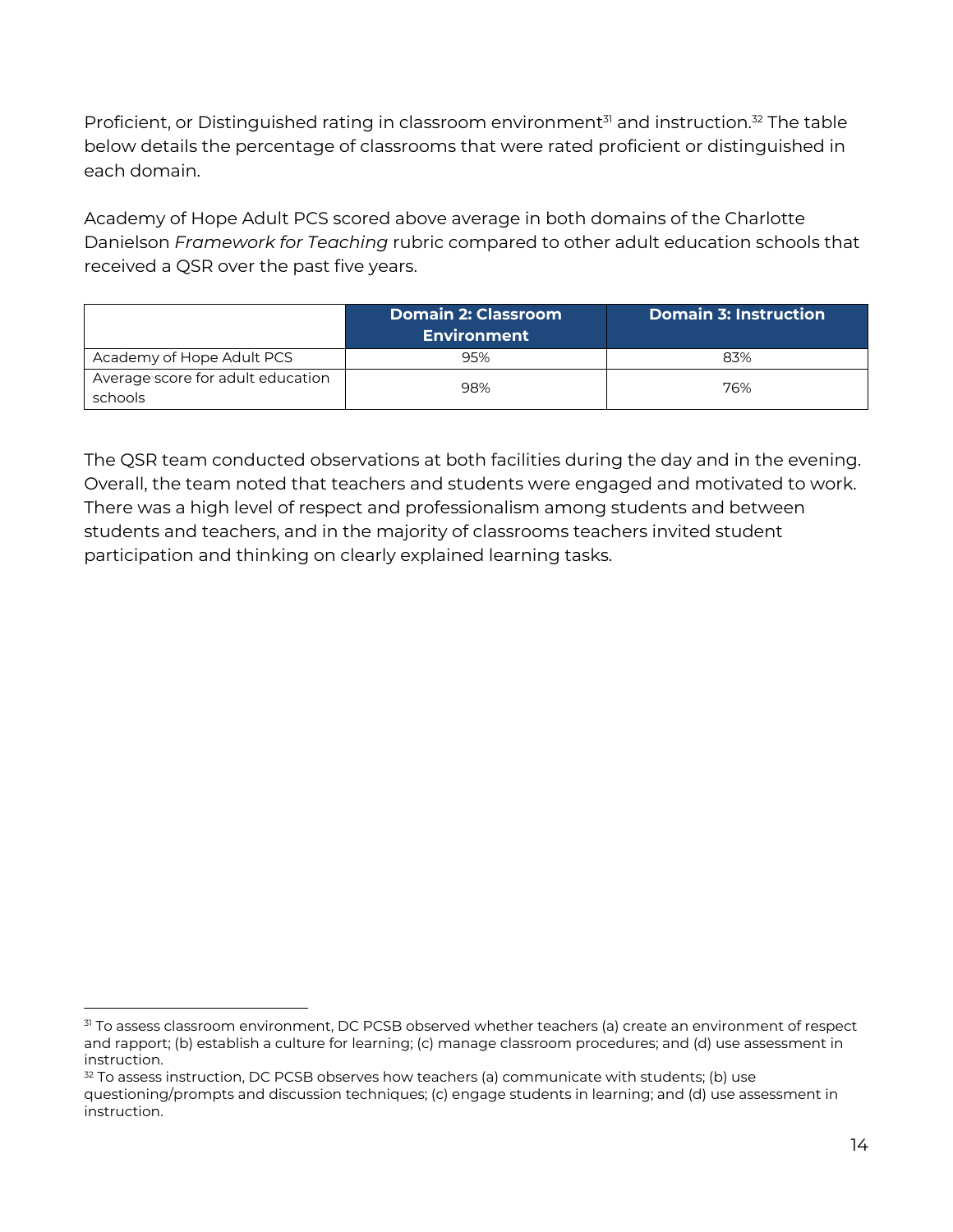# **SECTION TWO: COMPLIANCE WITH CHARTER AND APPLICABLE LAWS**

The SRA requires DC PCSB to determine at least once every five years whether a school has "committed a violation of applicable law or a material violation of the conditions, terms, standards, or procedures set forth in its charter, including violations relating to the education of children with disabilities."<sup>33</sup> The SRA contains a non-exhaustive list of applicable laws, which DC PCSB monitors in its annual compliance reviews.

Since SY 2014-15, Academy of Hope Adult PCS has been compliant with **ALL** the following applicable laws.

- Fair Enrollment Process (D.C. Code § 38-1802.06)
- Notice and Due Process for Suspensions and Expulsions (D.C. Code § 38-1802.06(g))
- **Student Health and Safety** (D.C. Code §§ 38-1802.04(c)(4), 4-1321.02, 38-651)
- Equal Employment (D.C. Code § 38-1802.04(c)(5))
- Insurance (As required by the school's charter)
- **•** Facility Licenses (D.C. Code § 47-2851.03(d); D.C. Mun. Regs., tit. 14, §§ 14-1401 *et seq*.)
- Proper Composition of Board of Trustees (D.C. Code § 38-1802.05(a))
- Accreditation Status (D.C. Code § 38-1802.02(16))

#### **Procurement Contracts**

D.C. Code § 38-1802.04(c)(1) requires DC charter schools to use a competitive bidding process for any procurement contract valued at \$25,000 or more, and within three days of awarding such a contract, to submit to DC PCSB all bids received, the contractor selected, and the rationale for which contractor was selected. To ensure compliance with this law, DC PCSB requires schools to submit a data form to detail any qualifying procurement contract that the school has executed.

 $\overline{a}$ 

<sup>33</sup> D.C. Code § 38.1802.13(a).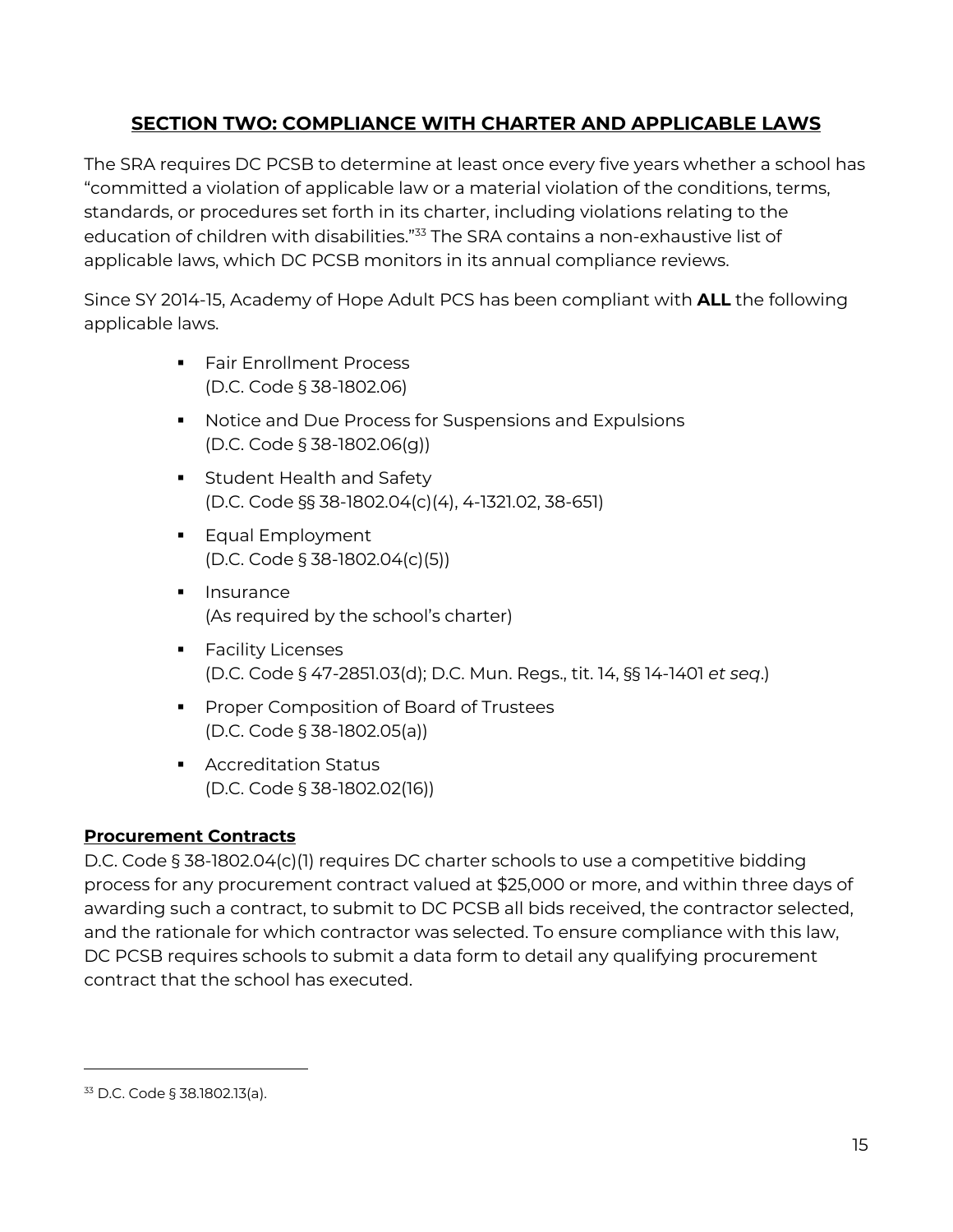During the fiscal year (FY) 2017 reconciliation process, DC PCSB found that Academy of Hope Adult PCS did not submit procurement contract documentation for one vendor during FY 2017. However, all required documentation was properly submitted on June 8, 2018.

On July 1, 2018, DC PCSB began implementing a new *Procurement Contract Submission and Conflicting Interest* Policy. The school has not submitted any new contract documentation since that date. The school's most recent procurement contract bidding submission to DC PCSB documenting a new contract was on September 22, 2016. Because the school has not submitted documentation for any new contracts since September 2016, DC PCSB staff is concerned that the school is not properly reporting procurement contracts. The school has disputed this determination, stating that all contract documentation has been submitted.

On February 5, 2019, Academy of Hope Adult PCS received a midyear procurement contract summary outlining six contracts for which documentation had not been submitted to DC PCSB for FY18. The school has yet to submit any of this documentation as of February 21, 2019. Given this outstanding documentation, and the history of sporadic, late, and incomplete submissions to date, DC PCSB's concerns about compliance with procurement contract submission requirements remain.

# **Special Education Compliance**

Adult public charter schools are required to comply with all laws regarding students with disabilities, including the Individuals with Disabilities Education Act<sup>34</sup> (IDEA), Section 504 of the Rehabilitation Act of 1973,<sup>35</sup> and the Americans with Disabilities Act of 1990.<sup>36</sup> Under the IDEA, an adult education program may choose whether to "opt in" or "opt out" of accepting IDEA funding. If a school accepts IDEA funding, it must provide special education services as required by IDEA to adult students (ages 18 through 21) with qualifying disabilities. If a school chooses to not to accept these funds it is not responsible for providing these services under IDEA and is not monitored for compliance.

Since its first year of operation, Academy of Hope Adult PCS has not received IDEA funds; therefore, the DC Office of the State Superintendent of Education (OSSE) does not hold the school accountable to IDEA's monitoring and compliance requirements.

 <sup>34</sup> 20 U.S.C. §§ 1400 *et seq*. See 20 U.S.C. § 1413(a)(5)*.*

<sup>35</sup> 29 U.S.C. § 794. 36 42 U.S.C. § 12101 *et seq.*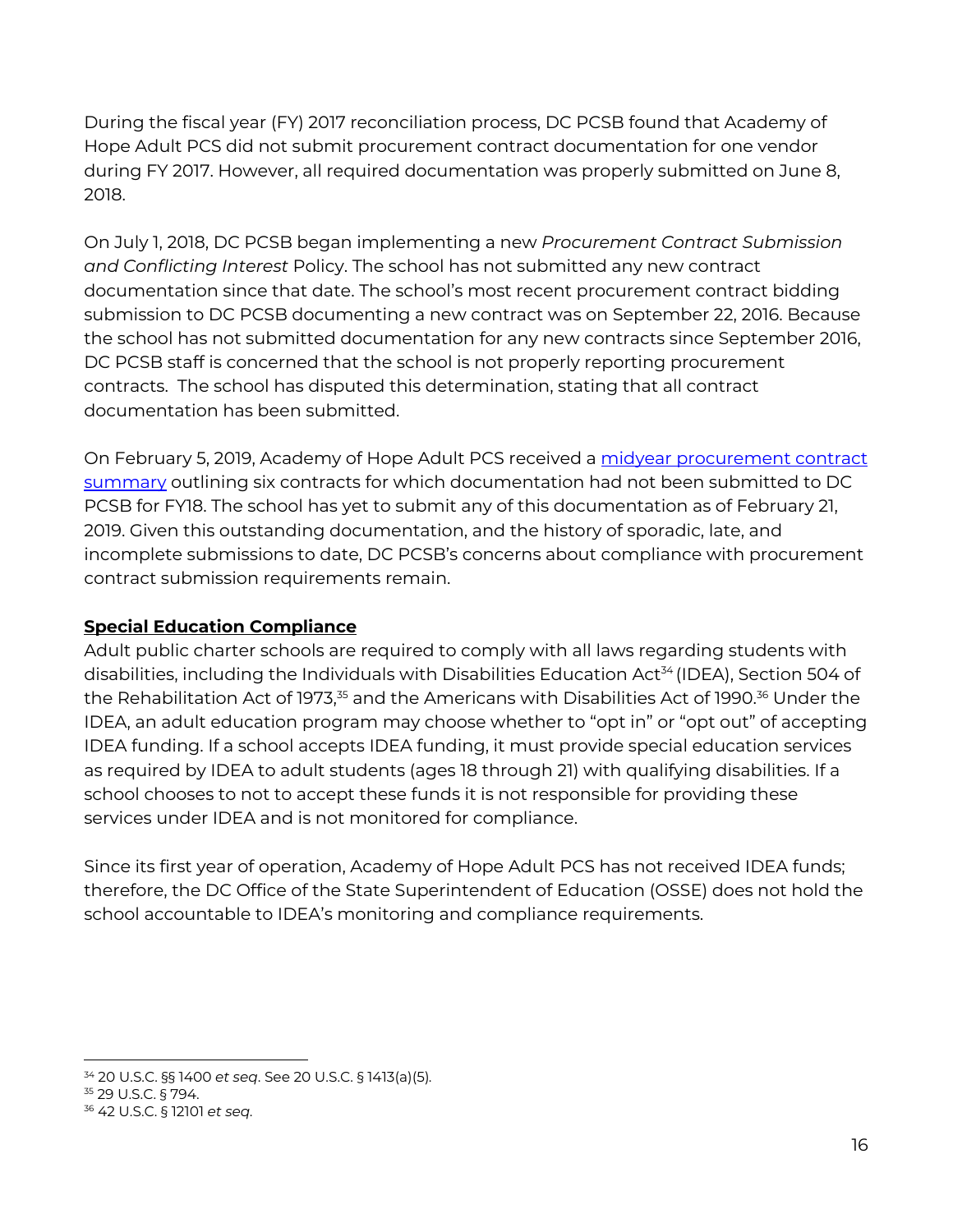# **SECTION THREE: FISCAL MANAGEMENT AND ECONOMIC VIABILITY**

# **INTRODUCTION**

The SRA requires DC PCSB to revoke a school's charter if DC PCSB determines that the school:

- Has engaged in a pattern of nonadherence to generally accepted accounting principles (GAAP);
- Has engaged in a pattern of fiscal mismanagement; and/or
- $\blacksquare$  Is no longer economically viable.<sup>37</sup>

DC PCSB has assessed Academy of Hope Adult PCS's financial performance by reviewing the previous five years of audited financials and DC PCSB's Financial Analysis Review (FAR) reports, dating from FY 2013 through FY 2018. For the purpose of this report, DC PCSB used the FY 2017 FAR Report's "meets expectation" ranges to compare the financial strength of individual measures. The ranges were established where the upper end of the range was the "target" for financial performance and the lower end was the "floor." Schools performing at or above the established targets are determined to be in a strong financial position for the specific metric being assessed. When schools' metrics fall below the established floors, they are further reviewed to determine whether this poses financial concerns. DC PCSB assesses the school's financial condition holistically in order to determine whether operations are adequately managed, sustainable, and economically viable.

|                   | <b>KEY for Fiscal Management and Economic Viability Charts</b>                                                                                                                                                                                                                                               |
|-------------------|--------------------------------------------------------------------------------------------------------------------------------------------------------------------------------------------------------------------------------------------------------------------------------------------------------------|
| <b>No Shading</b> | Within an average, financially healthy range based on the FAR and<br>$\blacksquare$ .<br>general finance principles.                                                                                                                                                                                         |
| <b>Red</b>        | • Falling within a range which is cause for concern based on the FAR and<br>general finance principles. Though this does not necessarily show fiscal<br>mismanagement on the part of the school, it indicates that this specific<br>measure fell below the targets that DC PCSB considers financially sound. |

#### **SUMMARY OF FINDINGS**

Academy of Hope Adult PCS has demonstrated strong fiscal performance. Its financial audits confirm the school has adhered to GAAP and has adequate internal controls. The school has not engaged in a pattern of fiscal mismanagement, and it is economically viable.

The school began operations in 2015, with an enrollment of 256 students, which has increased to 386 students in 2018. There have been no audit findings identified in the period under review, and the school has generated positive operating surpluses as a result of sound cost management and effective financial planning.

 <sup>37</sup> See D.C. Code § 38-1802.13(b).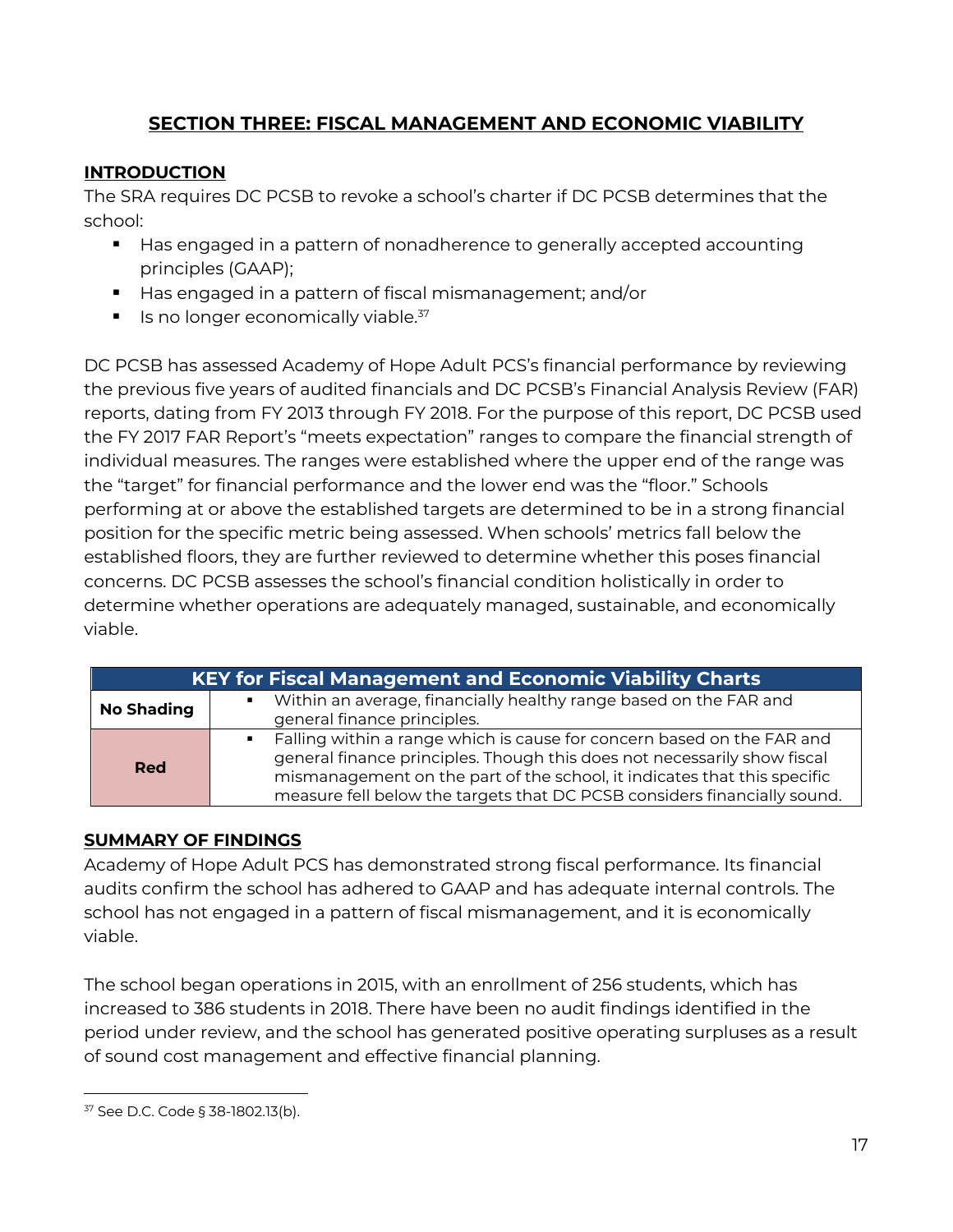#### **FINANCIAL OVERVIEW**

Overall, the school has exhibited adequate financial performance as it has grown in a fiscally responsible manner. The following table provides an overview of Academy of Hope Adult PCS's financial information between FY 2013 and FY 2018. Academy of Hope Adult PCS has steadily grown both enrollment and revenue through 2018. Lastly, Academy of Hope Adult PCS has built a Net Asset Position of \$2.0 million, which is indicative of a significantly stronger financial position than in 2015.

| <b>Financial Highlights (\$ in 000s)</b>               |         |         |         |         |  |  |  |  |
|--------------------------------------------------------|---------|---------|---------|---------|--|--|--|--|
|                                                        | 2015    | 2016    | 2017    | 2018    |  |  |  |  |
| Maximum Enrollment <sup>38</sup>                       | 300     | 500     | 750     | 850     |  |  |  |  |
| <b>Audited Enrollment</b>                              | 256     | 334     | 375     | 386     |  |  |  |  |
| <b>Total Revenue</b>                                   | \$4,317 | \$4,982 | \$5,851 | \$6,051 |  |  |  |  |
| Surplus/(Deficit) <sup>39</sup>                        | \$479   | \$292   | \$183   | \$213   |  |  |  |  |
| <b>Unrestricted Cash Balances</b>                      | \$754   | \$961   | \$829   | \$775   |  |  |  |  |
| <b>Number of Days of Cash on</b><br>Hand <sup>40</sup> | 74      | 78      | 56      | 50      |  |  |  |  |
| <b>Net Asset Position41</b>                            | \$1,300 | \$1,592 | \$1,775 | \$1,988 |  |  |  |  |
| <b>Primary Reserve Ratio42</b>                         | 34%     | 34%     | 31%     | 34%     |  |  |  |  |

#### **FISCAL MANAGEMENT**

Based upon DC PCSB's assessment of the school's liquidity, debt burden, and cost management, the school has shown evidence of adequate fiscal management. Specifically, liquidity is strong; the school has adequate ability to service new debt; costs are effectively managed; and the internal control environment appears to be strong. These areas are discussed further below.

#### Liquidity

| <b>Liquidity</b>                     |              |        |      |      |      |      |  |
|--------------------------------------|--------------|--------|------|------|------|------|--|
|                                      | <b>Floor</b> | Target | 2015 | 2016 | 2017 | 2018 |  |
| <b>Current Ratio</b>                 | 0.7          | ۱.O    | 4.8  | 1.4  | 17   |      |  |
| Number of<br>Days of Cash<br>on Hand | 15           | 45     | 74   | 78   | 56   | 50   |  |

Liquidity refers to the school's ability convert assets to cash in order to meet its immediate financial obligations, particularly in the short-term. Staff measures liquidity by assessing

<sup>38</sup> Maximum Enrollment represents the largest possible number of students for which the school may receive public funding. It may be higher than the school's targeted or budgeted enrollment but provides a good proxy for the school's enrollment expectations over time.

<sup>39</sup> Surplus / (Deficit) is total revenue minus total expenses.

<sup>40</sup> Number of Days of Cash on Hand equals unrestricted cash and cash equivalents divided by daily operating expenses (which equals annual operating expenses divided by 365 days). It is a measure of the school's ability to pay debts and claims as they come due.

<sup>41</sup> Net Asset Position equals total assets minus total liabilities.

 $42$  Primary Reserve Ratio equals total net assets, less intangible assets, divided by total annual expenses.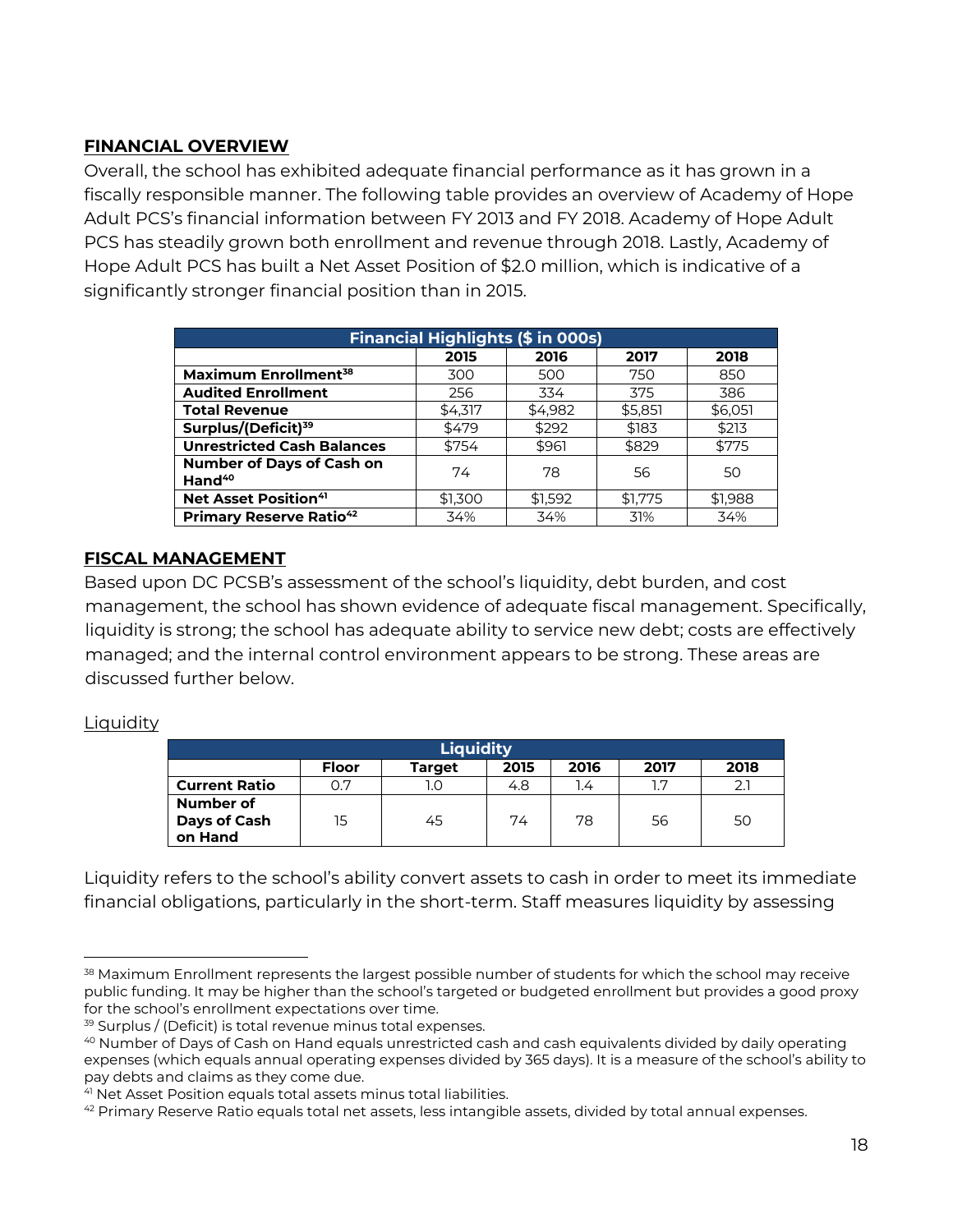two metrics—the Current Ratio<sup>43</sup> and Days of Cash on Hand<sup>44</sup>—as well as considering the school's solvency.

Current Ratio: The current ratio divides a school's current assets by its current liabilities. "Current" means being available or coming due within the next year. The school's current ratio has consistently been above the target of 1.0, meaning the school has the means to meet obligations that will come due in the next year.

Days of Cash on Hand: This measure determines how many days of expenses a school can meet with the cash it has in the bank. Similar to current ratio, this measure has consistently been above DC PCSB's target. However, the school ended FY 2018 with 50 days of cash, which is just five days above the target as established in the FAR. The school has a \$500K line of credit with PNC Bank, of which \$83K is used for the purpose of capital improvements to the LEA's Ward 5 location. The school's cash on hand metric, adjusted for the draw on this line, would be 45 days. While the cash on hand has been above DC PCSB's established target, the metric has declined from 78 days in 2016 to 50 days in 2018.

Solvency: The final measure of liquidity is solvency,<sup>45</sup> which considers the school's overall ability to pay outstanding obligations, including amounts due to vendors, employees, and lenders if the school's charter were to be revoked. DC PCSB reviewed Academy of Hope Adult PCS's 2018 audited financial statements to determine the risk to third parties in the event of school closure. Should the DC PCSB Board vote to close Academy of Hope Adult PCS, staff expects that the school would be able to meet its operating obligations, including estimated closure costs, and the school would not have a shortfall in meeting obligations due to vendors and employees. Given the overall financial health of the school, Academy of Hope Adult PCS's solvency is not an area of concern.

| <b>Debt Burden</b>                           |              |        |                   |      |      |      |  |  |
|----------------------------------------------|--------------|--------|-------------------|------|------|------|--|--|
|                                              | <b>Floor</b> | Target | 2015              | 2016 | 2017 | 2018 |  |  |
| <b>Debt Ratio</b>                            | 0.9          | 0.5    | 0.2               | 0.8  | 0.7  | 0.7  |  |  |
| <b>Debt Service</b><br><b>Coverage Ratio</b> | 1.0          | 1.2    | N/A <sup>46</sup> | 13.4 | 2.8  | 3.2  |  |  |

#### Debt Burden

Based on DC PCSB's assessment, there are no current concerns related to Academy of Hope Adult PCS's debt burden; this represents a considerable improvement from the school's debt burden when it opened as a public charter school five years ago. DC PCSB

<sup>43</sup> A school's current ratio is its current assets divided by current liabilities.

<sup>44</sup> Days of Cash on Hand is the amount of unrestricted cash and cash equivalents divided by daily operating expenses, excluding depreciation and amortization.<br><sup>45</sup> Except when the school owns a facility, solvency equals unrestricted cash plus receivables with a high

probability of collection, minus liabilities and closure expenses.

<sup>46</sup> Metric was introduced in FY 2016.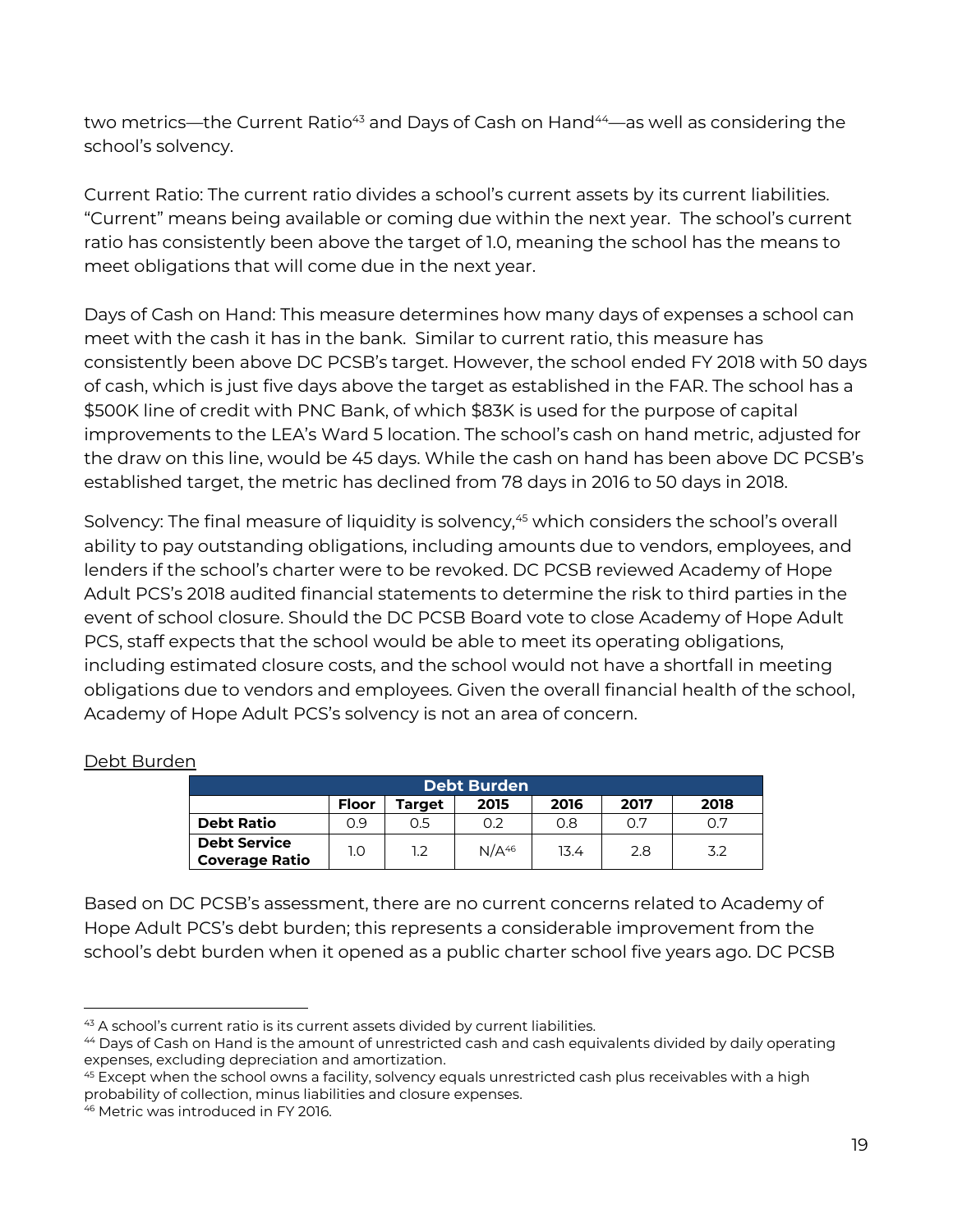reviews two ratios related to debt management – the debt ratio $47$  and the debt service coverage ratio (DSC).48

Debt Ratio: In April 2016, the school obtained a note of \$4.1M to acquire property, which is the primary driver for the increase in the school's debt ratio from 0.2 in 2015 to 0.8 in 2016. The increase in leverage is not a cause for concern, as the school has remained in compliance with its debt covenants and has consistently maintained a strong debt service coverage ratio.

Debt Service Coverage Ratio: The debt service coverage ratio compares a school's current year operating surplus with the interest and principal due on its debt. A high ratio implies sufficient resources were available for debt service, while a low ratio indicates a school's inability to service its debt. The school's ratio has consistently been above DC PCSB's target of 1.2, and the school ended FY 2018 with a ratio of 3.2.

| <b>Components of Expenses (\$ in 000s)</b> |         |         |         |  |  |  |  |
|--------------------------------------------|---------|---------|---------|--|--|--|--|
|                                            | 2015    | 2016    | 2017    |  |  |  |  |
| <b>Salaries and Benefits</b>               | \$2.495 | \$2.856 | \$3.348 |  |  |  |  |
| <b>Direct Student Costs</b>                | \$601   | \$444   | \$615   |  |  |  |  |
| <b>Occupancy Expenses</b>                  | \$326   | \$550   | \$915   |  |  |  |  |
| <b>General Expenses<sup>49</sup></b>       | \$416   | \$840   | \$789   |  |  |  |  |

#### Cost Management

| As a Percent of Expenses     |      |      |      |                                         |  |  |  |
|------------------------------|------|------|------|-----------------------------------------|--|--|--|
|                              | 2015 | 2016 | 2017 | <b>FY17</b><br><b>Sector</b><br>Average |  |  |  |
| <b>Salaries and Benefits</b> | 65%  | 61%  | 59%  | 62%                                     |  |  |  |
| <b>Direct Student Costs</b>  | 16%  | 9%   | 11%  | 10%                                     |  |  |  |
| <b>Occupancy Expenses</b>    | 9%   | 12%  | 16%  | 16%                                     |  |  |  |
| <b>General Expenses</b>      | 11%  | 18%  | 14%  | 10%                                     |  |  |  |

The tables above provide an overview of the school's spending decisions over the past five years. Academy of Hope Adult PCS's expenses are in line with charter sector averages.

#### Internal Controls

At the highest level, internal controls are processes assuring achievement of an organization's objectives in operational effectiveness and efficiency, reliable financial reporting, and compliance with laws, regulations, and policies. Audits of Academy of Hope

 <sup>47</sup> Debt Ratio equals the total liabilities divided by the total assets.

<sup>48</sup> Debt Service Coverage (DSC) Ratio equals Earnings Before Interest, Depreciation, and Amortization divided by the sum of scheduled principal payments and interest paid (not including balloon payments).

<sup>49</sup> DC PCSB has worked with the Financial Oversight Task Force to revise definitions of cost categories, including combining Office Expenses and General Expenses beginning in FY 2016. Other category definitions have also changed over time.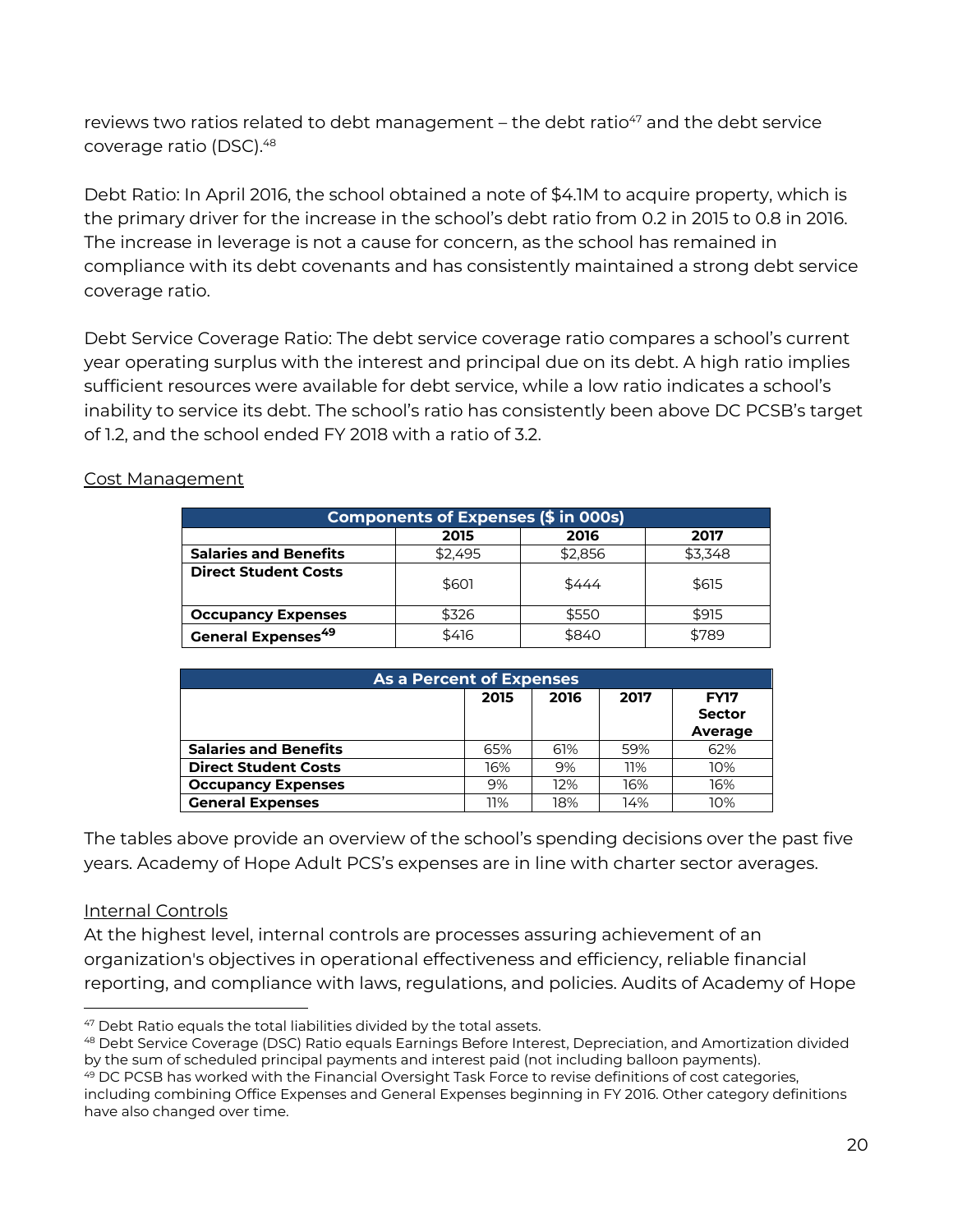Adult PCS establish that the school has adhered to GAAP. The school's auditors issued unmodified audit opinions for all years of the review period and there were no material weaknesses identified in internal controls over financial reporting.

| <b>Internal Controls</b>                                                                                                |           |           |           |           |  |  |  |  |
|-------------------------------------------------------------------------------------------------------------------------|-----------|-----------|-----------|-----------|--|--|--|--|
|                                                                                                                         | 2015      | 2016      | 2017      | 2018      |  |  |  |  |
| Modified Statement Opinion. The auditor issues an                                                                       |           |           |           |           |  |  |  |  |
| opinion letter on the basic financial statements. An                                                                    |           |           |           |           |  |  |  |  |
| unmodified opinion means the auditor is satisfied                                                                       |           |           |           |           |  |  |  |  |
| professionally that the statements present fairly the                                                                   | No        | <b>No</b> | <b>No</b> | No        |  |  |  |  |
| financial position of the school and the results of                                                                     |           |           |           |           |  |  |  |  |
| operations. Should there be areas of doubt, the opinion                                                                 |           |           |           |           |  |  |  |  |
| may be modified, adverse, or disclaimed.                                                                                |           |           |           |           |  |  |  |  |
| Material Weakness. A material weakness is a deficiency,                                                                 |           |           |           |           |  |  |  |  |
| or combination of deficiencies, in internal control over                                                                |           |           |           |           |  |  |  |  |
| financial reporting, such that there is a reasonable                                                                    | <b>No</b> | <b>No</b> | <b>No</b> | <b>No</b> |  |  |  |  |
| possibility that a material misstatement of the school's                                                                |           |           |           |           |  |  |  |  |
| financial statements will not be prevented, or detected                                                                 |           |           |           |           |  |  |  |  |
| and corrected in a timely manner.                                                                                       |           |           |           |           |  |  |  |  |
| Statement Non-Compliance. The auditor tests for                                                                         |           |           |           |           |  |  |  |  |
| compliance with certain provisions of laws, regulations,                                                                |           |           |           |           |  |  |  |  |
| contracts, and grant agreements. Non-compliance could                                                                   | <b>No</b> | No        | <b>No</b> | No        |  |  |  |  |
| have a direct and material effect on the determination of                                                               |           |           |           |           |  |  |  |  |
| financial statement amounts.                                                                                            |           |           |           |           |  |  |  |  |
| Modified Program Opinion (Uniform Guidance). When                                                                       |           |           |           |           |  |  |  |  |
| expenditures of federal funds are greater than \$750,000,                                                               |           |           |           |           |  |  |  |  |
| the auditor performs an extended review and issues an                                                                   |           |           |           |           |  |  |  |  |
| opinion letter on compliance with the requirements of                                                                   | <b>No</b> | <b>No</b> | <b>No</b> | <b>No</b> |  |  |  |  |
| laws, regulations, contracts, and grants applicable to each                                                             |           |           |           |           |  |  |  |  |
| of the school's major federal programs. A modified opinion                                                              |           |           |           |           |  |  |  |  |
| indicates instances of non-compliance.                                                                                  |           |           |           |           |  |  |  |  |
| Program Material Weakness (Uniform Guidance). In                                                                        |           |           |           |           |  |  |  |  |
| planning and performing the audit of major federal                                                                      |           |           |           |           |  |  |  |  |
| programs, the auditor considers internal control over                                                                   |           |           |           |           |  |  |  |  |
| compliance with the requirements of applicable laws,                                                                    |           |           |           |           |  |  |  |  |
| regulations, contracts, and grants. A material weakness in                                                              | <b>No</b> | <b>No</b> | <b>No</b> | No        |  |  |  |  |
| internal control indicates that there is a reasonable                                                                   |           |           |           |           |  |  |  |  |
| possibility of material non-compliance with a requirement                                                               |           |           |           |           |  |  |  |  |
| of a federal program that will not be prevented, or                                                                     |           |           |           |           |  |  |  |  |
| detected and corrected, on a timely basis.                                                                              |           |           |           |           |  |  |  |  |
| Findings & Questioned Costs. The auditor discloses audit                                                                |           |           |           |           |  |  |  |  |
| findings that are important enough to merit attention by                                                                | $\circ$   | $\circ$   | $\circ$   | $\circ$   |  |  |  |  |
| those charged with governance, with documentation of                                                                    |           |           |           |           |  |  |  |  |
| corrective action plans noting the responsible party.                                                                   |           |           |           |           |  |  |  |  |
| <b>Unresolved Prior Year Findings.</b> The auditor discloses<br>prior year audit findings that have not been corrected. | No        | <b>No</b> | <b>No</b> | No        |  |  |  |  |
| Going-Concern Issue. The auditor indicates that the                                                                     |           |           |           |           |  |  |  |  |
| financial strength of the school is questioned.                                                                         | No        | No.       | No        | No        |  |  |  |  |
|                                                                                                                         |           |           |           |           |  |  |  |  |
| Debt-Compliance Issue. The audit discloses that the                                                                     |           |           |           |           |  |  |  |  |
| school was not in compliance with certain debt covenants.                                                               | <b>No</b> | <b>No</b> | No        | <b>No</b> |  |  |  |  |
| A debt-compliance issue may prelude insolvency.                                                                         |           |           |           |           |  |  |  |  |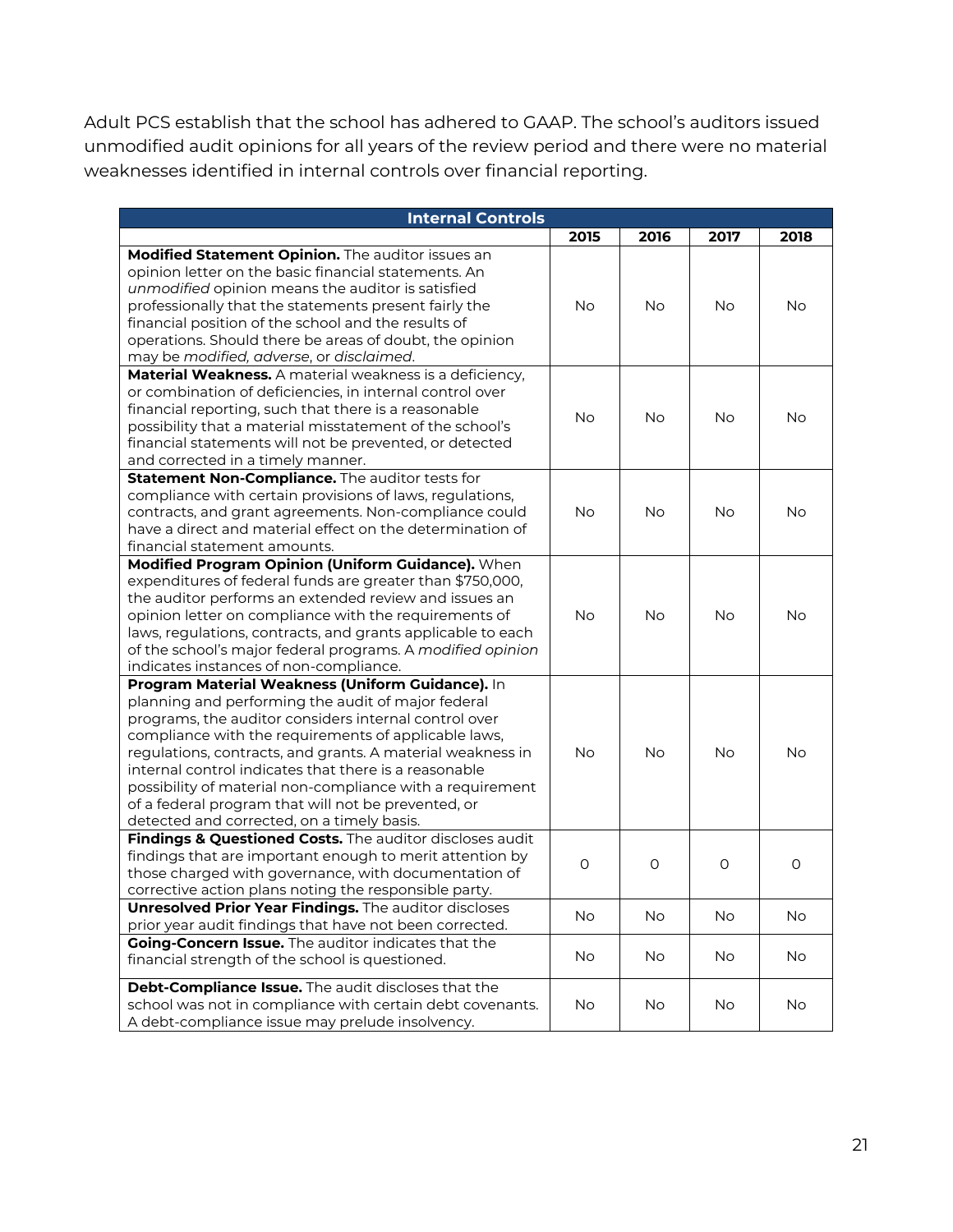#### **ECONOMIC VIABILITY**

Considering earnings, cash flows, reserves, and trends in both enrollment and revenue, DC PCSB staff has no concerns about Academy of Hope Adult PCS's economic viability. The school has generated operating surpluses and positive cash flow each year.

| $(\$ in OOS)$                                                            | <b>Floor</b> | 2015  | 2016  | 2017  | 2018  |
|--------------------------------------------------------------------------|--------------|-------|-------|-------|-------|
| <b>Surplus/(Deficit)</b>                                                 | <ດ           | \$479 | \$292 | \$183 | \$213 |
| <b>Earnings before</b><br><b>Depreciation and</b><br><b>Amortization</b> | <0           | \$607 | \$499 | \$466 | \$423 |

#### Earnings and Operating Cash Flow

One measure of economic viability is whether a school runs a surplus–put simply, whether revenues exceed expenditures. While healthy schools can occasionally run deficits, in most years they do not. Earnings before Depreciation and Amortization (EBDA) removes major non-cash items from the earnings calculation and is an indicator of whether the school has generated positive cash for the year. 50

Academy of Hope Adult PCS had positive earnings and positive EBDA in every year of the review.

| $(\$ in OOS)$                       | <b>Floor</b> | <b>Target</b> | 2015    | 2016    | 2017    | 2018    |
|-------------------------------------|--------------|---------------|---------|---------|---------|---------|
| <b>Net Asset</b><br><b>Position</b> | \$0          | N/A           | \$1.300 | \$1.592 | \$1,775 | \$1.988 |
| <b>Primary Reserve</b><br>Ratio     | O%           | 25%           | 34%     | 34%     | 31%     | 34%     |

#### Net Asset Position

Net Asset Position measures a school's assets less its liabilities. DC PCSB would be concerned with net assets reserves below zero; however, the school has maintained a positive net asset position since it began operations. As described above, the school's net assets have grown consistently since FY 2015, increasing by \$688K, or 53%.

#### Primary Reserve Ratio

The Primary Reserve Ratio divides net assets by a school's total expenses to measure net assets relative to the size of the school. The Primary Reserve Ratio has consistently been above DC PCSB's established target of 25%; the school ended FY 2018 with a ratio of 34%.

<sup>50</sup> EBDA is the change in net assets plus depreciation and amortization.